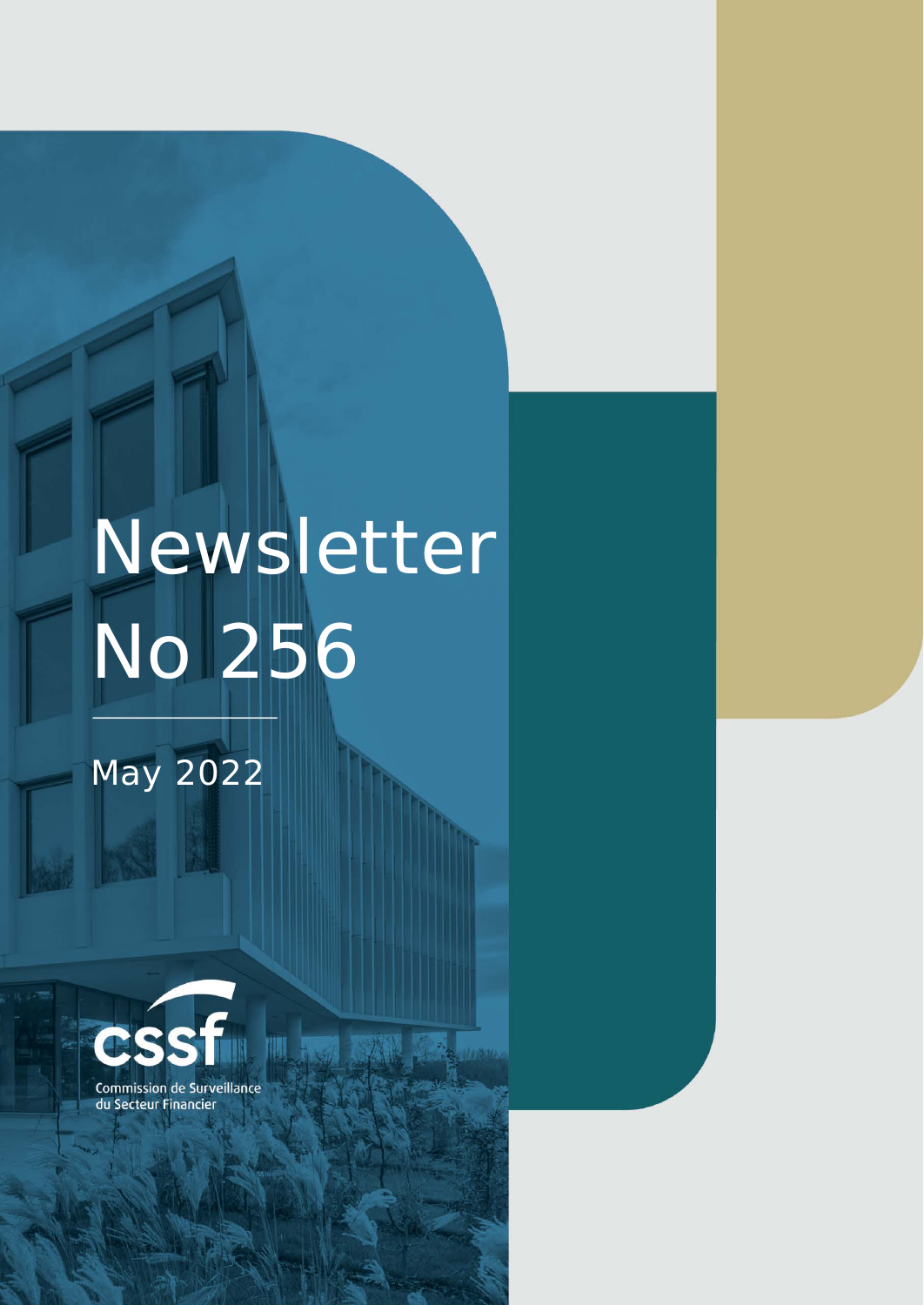#### **TABLE OF CONTENTS**

| 3                                                                                                                                                                                                                                                                                                                                                                                                  |
|----------------------------------------------------------------------------------------------------------------------------------------------------------------------------------------------------------------------------------------------------------------------------------------------------------------------------------------------------------------------------------------------------|
| 3                                                                                                                                                                                                                                                                                                                                                                                                  |
| 4.                                                                                                                                                                                                                                                                                                                                                                                                 |
| 4                                                                                                                                                                                                                                                                                                                                                                                                  |
| 4                                                                                                                                                                                                                                                                                                                                                                                                  |
| 4.                                                                                                                                                                                                                                                                                                                                                                                                 |
| 6                                                                                                                                                                                                                                                                                                                                                                                                  |
| 8                                                                                                                                                                                                                                                                                                                                                                                                  |
| 8                                                                                                                                                                                                                                                                                                                                                                                                  |
| 9                                                                                                                                                                                                                                                                                                                                                                                                  |
| 9                                                                                                                                                                                                                                                                                                                                                                                                  |
| 9                                                                                                                                                                                                                                                                                                                                                                                                  |
| 18                                                                                                                                                                                                                                                                                                                                                                                                 |
| 19                                                                                                                                                                                                                                                                                                                                                                                                 |
| 20                                                                                                                                                                                                                                                                                                                                                                                                 |
| 20                                                                                                                                                                                                                                                                                                                                                                                                 |
| 20                                                                                                                                                                                                                                                                                                                                                                                                 |
| 21                                                                                                                                                                                                                                                                                                                                                                                                 |
| 22                                                                                                                                                                                                                                                                                                                                                                                                 |
| 22                                                                                                                                                                                                                                                                                                                                                                                                 |
| 24                                                                                                                                                                                                                                                                                                                                                                                                 |
| 26                                                                                                                                                                                                                                                                                                                                                                                                 |
| Guidance for consumers in the context of virtual assets<br>Fight against money laundering and terrorist financing<br>European/International News in April 2022<br>Single Supervisory Mechanism (SSM) - European Central Bank (ECB)<br>European Parliament, European Commission and European Council<br>European Supervisory Authorities (ESAs)<br>European Securities and Markets Authority (ESMA) |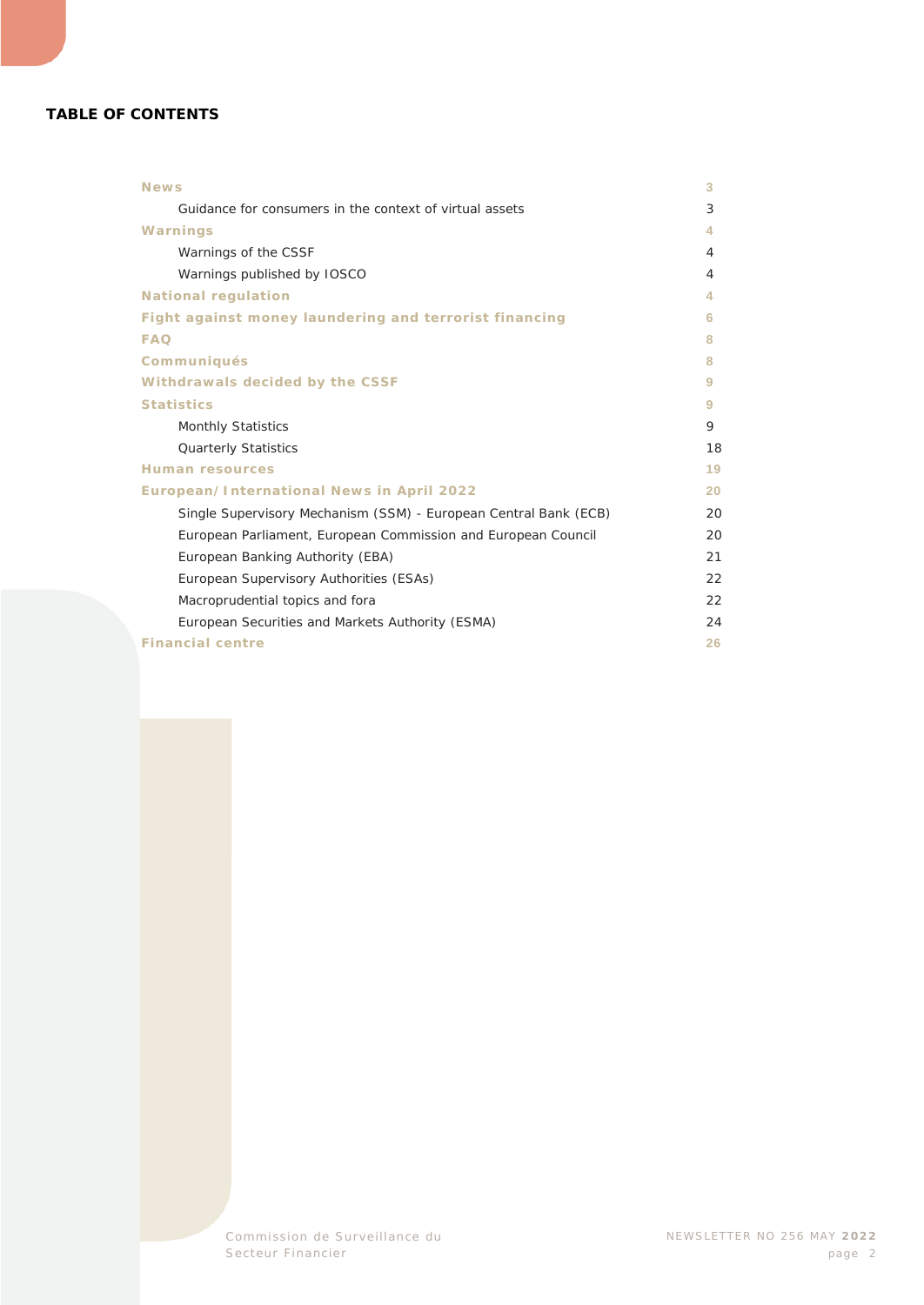<span id="page-2-0"></span>

#### <span id="page-2-1"></span>**GUIDANCE FOR CONSUMERS IN THE CONTEXT OF VIRTUAL ASSETS**



More and more consumers are regularly exposed to promotion campaigns for "easy" investments in virtual assets by user-friendly exchange platforms. Such advertisements are done via

social media platforms or other digital communication channels and highlight the possibility of earning high returns.

Virtual assets have historically shown a high risk, as well as a speculative nature and are consequently not a suitable investment for every type of investor.

Consumers that are interested in investing in virtual assets should therefore carefully read the CSSF warning on virtual assets and/or initial coin offerings (ICOs) and tokens.

Consumers should also read the European Supervisory Authorities (EBA, ESMA and EIOPA – the ESAs) consumer warning, in which they remind consumers that some crypto-assets are highly risky and speculative and that consumers must be alert to the high risks of buying and/or holding these instruments, including the possibility of losing all their money.

Despite the numerous risks expressed in said warnings (pertaining notably to extreme volatility and bubble risk, low liquidity, absence of protection, lack of exit options, lack of price transparency, misleading information, unsuitability of virtual assets for most purposes, operational disruptions, counterparty, custody, fraud and manipulation risks), the general public's appetite is increasing for this type of investment. Faced with this phenomenon, the legislator has recognised the need to regulate a certain number of risks brought about by investments in virtual assets, such as the AML/CTF risk, by including virtual asset service providers in existing AML/CTF laws and by developing a new legislation that aims at providing a legal framework for virtual assets that to this day did not fall under any regulation, i.e. the upcoming Markets in Crypto-assets Regulation (MiCA).

The guidance is published, with the aim of helping those consumers, who despite the risks inherent to virtual assets are willing to invest in them, by outlining some minimum steps to be performed before investing.

#### Read the full guidance at:

[https://www.cssf.lu/en/2022/04/guidance-for](https://www.cssf.lu/en/2022/04/guidance-for-consumers-in-the-context-of-virtual-assets/)[consumers-in-the-context-of-virtual-assets/](https://www.cssf.lu/en/2022/04/guidance-for-consumers-in-the-context-of-virtual-assets/)

#### **CIRCULAR CSSF 22/806 ON OUTSOURCING ARRANGEMENTS**



The CSSF published Circular CSSF 22/806 on outsourcing arrangements ("Circular 22/806"). Its main purpose is to implement the requirements of the EBA

Guidelines on outsourcing arrangements (EBA/GL/2019/02). Circular CSSF 22/806 further aims at providing a transparent, homogeneous and harmonised national framework for outsourcing arrangements. It also gathers the requirements for outsourcing arrangements relating to information and communication technology ("ICT"), that were previously disseminated in individual CSSF circulars.

Circular CSSF 22/806 implements a simple notification process when outsourcing a critical or important function.

Circular CSSF 22/806 should be read in conjunction with:

- Circular CSSF 22/805 Revised EBA Guidelines on outsourcing arrangements (EBA/GL/2019/02) – Publication of Circular CSSF 22/806 on outsourcing arrangements – Repeal or amendments of certain CSSF circulars – which provides particularly for the salient points of Circular CSSF 22/806 and contains some transitional provisions applicable to ICT outsourcing arrangements; and
- the related FAQs.

#### The circulars are available at:

[https://www.cssf.lu/en/Document/circular-cssf-22-](https://www.cssf.lu/en/Document/circular-cssf-22-805/) [805/](https://www.cssf.lu/en/Document/circular-cssf-22-805/)

[https://www.cssf.lu/en/Document/circular-cssf-22-](https://www.cssf.lu/en/Document/circular-cssf-22-806/) [806/](https://www.cssf.lu/en/Document/circular-cssf-22-806/)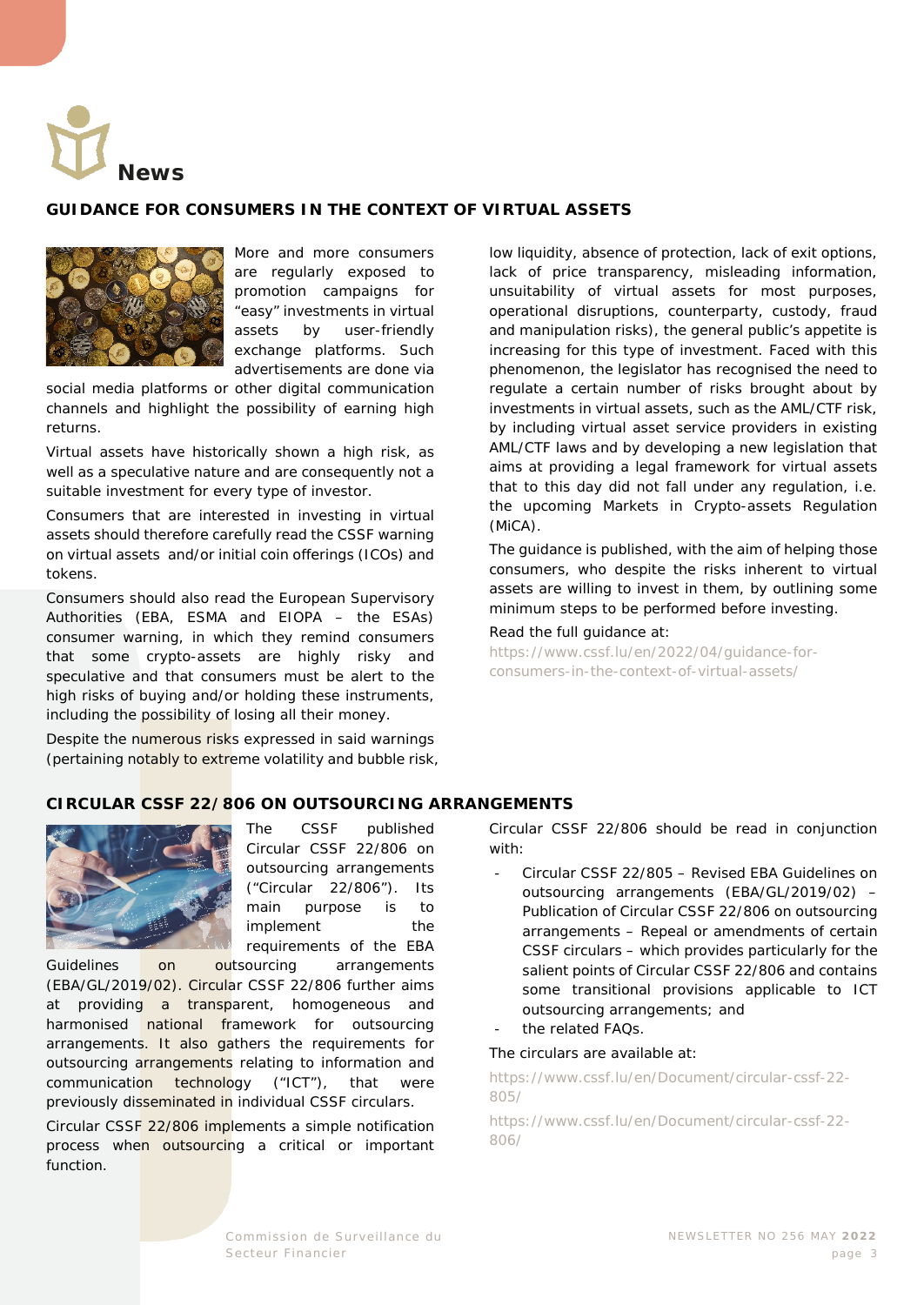<span id="page-3-0"></span>

#### <span id="page-3-1"></span>**Warnings of the CSSF**

Since the publication of the last Newsletter, the CSSF has published the following warnings:

- [Warning regarding the activities of an entity named Cryptolumps](https://www.cssf.lu/en/2022/04/warning-regarding-the-activities-of-an-entity-named-cryptolumps/)
- − [Warning concerning emails sent from the address cssf@deposit-protection.online](https://www.cssf.lu/en/2022/04/warning-concerning-emails-sent-from-the-address-cssfdeposit-protection-online/)
- − [Warning concerning the website www.viabuy-bank.com](https://www.cssf.lu/en/2022/04/warning-concerning-the-website-www-viabuy-bank-com/)
- − [Warning concerning websites misusing the name of "Shurgard" and "Shurgard Self Storage"](https://www.cssf.lu/en/2022/04/warning-concerning-websites-misusing-the-name-of-shurgard-and-shurgard-self-storage/)
- − [Warning regarding the activities of an entity named Financial Cyber Investigations](https://www.cssf.lu/en/2022/04/warning-regarding-the-activities-of-an-entity-named-financial-cyber-investigations/)
- − [Warning concerning the website www.ashtonmoss.lu](https://www.cssf.lu/en/2022/04/warning-concerning-the-website-www-ashtonmoss-lu/)
- − [Warning concerning the website www.gestronassetmgt.com](https://www.cssf.lu/en/2022/05/warning-concerning-the-website-www-gestronassetmgt-com/)

Given the significant number of fraudulent websites recently identified, the CSSF recommends verifying whether the entity with which you would like to do business is supervised by the CSSF by using the application "**[Search Entities](https://searchentities.apps.cssf.lu/search-entities/search?lng=en)**". Please pay attention to details on the websites such as: unusual or foreign phone numbers, wrong address, spelling mistakes etc. In case of doubt, please visit our [website](https://www.cssf.lu/en/financial-fraud/) and contact the CSSF.

#### <span id="page-3-2"></span>**Warnings published by IOSCO**

Several warnings have been published on the IOSCO website at: [https://www.iosco.org/investor\\_protection/?subsection=investor\\_alerts\\_portal](https://www.iosco.org/investor_protection/?subsection=investor_alerts_portal)

<span id="page-3-3"></span>

### **National regulation**

#### **Circular CSSF 22/805 – EBA guidelines on outsourcing arrangements**

The purpose of the circular is to inform the entities concerned that the CSSF, in its capacity as competent authority, applies the revised EBA Guidelines on outsourcing arrangements (EBA/GL/2019/02). Consequently, the CSSF has integrated them into its administrative practice and regulatory approach via the Circular CSSF 22/806 with a view to contribute to supervisory convergence at European level. While the aforementioned guidelines apply to credit institutions, investment firms and payment and electronic money institutions only, having due regard to the principle of proportionality, Circular CSSF 22/806 covers a wider scope of supervised entities.

<https://www.cssf.lu/en/Document/circular-cssf-22-805/>

#### **Circular CSSF 22/806 – outsourcing arrangements**

The circular represents the CSSF's integrated framework on outsourcing arrangements and introduces a harmonised framework governing outsourcing arrangements in order to promote convergence at a national level. It complements the framework on internal governance arrangements by specifying guiding principles and laying down additional detailed requirements that supervised entities must observe when resorting to outsourcing arrangements. Therefore, this circular shall be read together with those relevant legal provisions and the CSSF circulars on central administration, internal governance and risk management as applicable to supervised entities. The circular compiles all supervisory requirements on outsourcing arrangements, including those on information and communication technology (ICT) outsourcing arrangements that were previously disseminated in individual circulars, in one single document.

<https://www.cssf.lu/en/Document/circular-cssf-22-806/>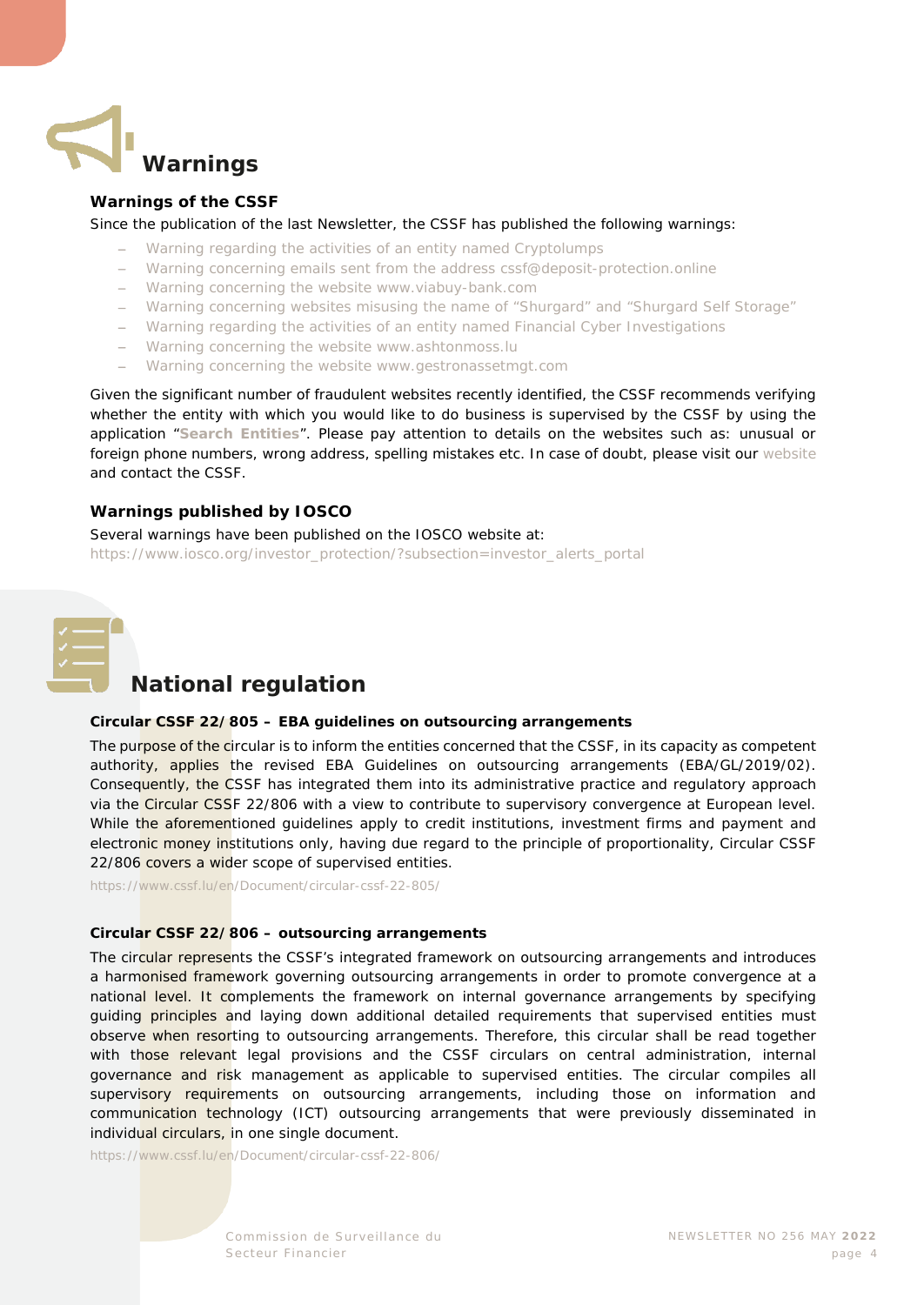#### **Circular CSSF 22/807 – update of Circular CSSF 12/552**

The purpose of the circular is to implement several guidelines from the European Supervisory Authorities by amending Circular CSSF 12/552. The guidelines are the following: EBA Guidelines on internal governance (EBA/GL/2021/05), joint ESMA and EBA guidelines on the assessment of the suitability of members of the management body (ESMA35-36-2319, EBA/GL/2021/06) and ESMA guidelines on certain aspects of MiFID II compliance function requirements (ESMA35-36-1952). Furthermore, additional amendments were made in order to adapt or specify certain sections of Circular CSSF 12/552. These amendments concern notably the responsibilities of the compliance function with respect to AML/CFT, the annual summary report of the compliance function as well as outsourcing requirements.

<https://www.cssf.lu/en/Document/circular-cssf-22-807/>

#### **Circular CSSF-CODERES 22/14 – Single Resolution Fund**

The purpose of the circular is the inform credit institution of the ex-ante contributions to be paid for 2022.

<https://www.cssf.lu/en/Document/circular-cssf-coderes-22-14/>

#### **Circular CSSF 22/808 – recovery plan indicators**

The purpose of the circular is to inform the BRRD institutions submitting a recovery plan that the CSSF, in its capacity as competent authority, applies the revised Guidelines of the European Banking Authority (EBA) on recovery plan indicators under Article 9 of Directive 2014/59/EU (EBA/GL/2021/11), published on 9 November 2021. The guidelines specify the minimum list of quantitative and qualitative recovery plan indicators to be included in the recovery plans developed and assessed in accordance with Articles 5 to 9 of Directive 2014/59/EU, as further specified in Articles 3 to 21 of Commission Delegated Regulation (EU) 2016/1075, and set expectations regarding the appropriate arrangements for the regular monitoring of such indicators, the points at which actions referred to in the recovery plans may be taken, the action to be taken in relation to these indicators and any condition necessary for the application of Article 9(1) of Directive 2014/59/EU with regard to these indicators.

<https://www.cssf.lu/en/Document/circular-cssf-22-808/>

#### **Circular CSSF 22/809 – criteria for the use of data inputs in the risk-measurement model**

The purpose of the circular is to inform the entities concerned that the CSSF, in its capacity as competent authority, applies Guidelines EBA/GL/2021/07 of the European Banking Authority (EBA) on criteria for the use of data inputs in the risk-measurement model referred to in Article 325bc of Regulation (EU) No 575/2013 (Capital Requirements Regulation), published on 13 July 2021. These guidelines specify the criteria for the use of data inputs to determine the scenarios of future shocks applied to the modellable risk factors. They clarify the requirements that these data inputs should meet to be used for determining the scenario of future shocks in the institutions' expected shortfall risk measure.

<https://www.cssf.lu/en/Document/circular-cssf-22-809/>

#### **Circular CSSF 22/810 – notification and de-notification procedures for UCIs and IFMs**

The purpose of the circular is to inform Luxembourg UCIs and investment fund managers that the CSSF will phase in the notification and de-notification procedures for pre-marketing and cross-border marketing on the eDesk portal.

<https://www.cssf.lu/en/Document/circular-cssf-22-810/>

#### **Circular CSSF 22/811 – UCI administrators**

The circular clarifies the activity of UCI administrators by specifying the principles of sound governance and the CSSF requirements on internal organisation and good practice applicable to them. To that effect, the circular will apply to the entities acting as UCI administrator for regulated and non-regulated UCIs established, or not, in Luxembourg.

<https://www.cssf.lu/en/Document/circular-cssf-22-811/>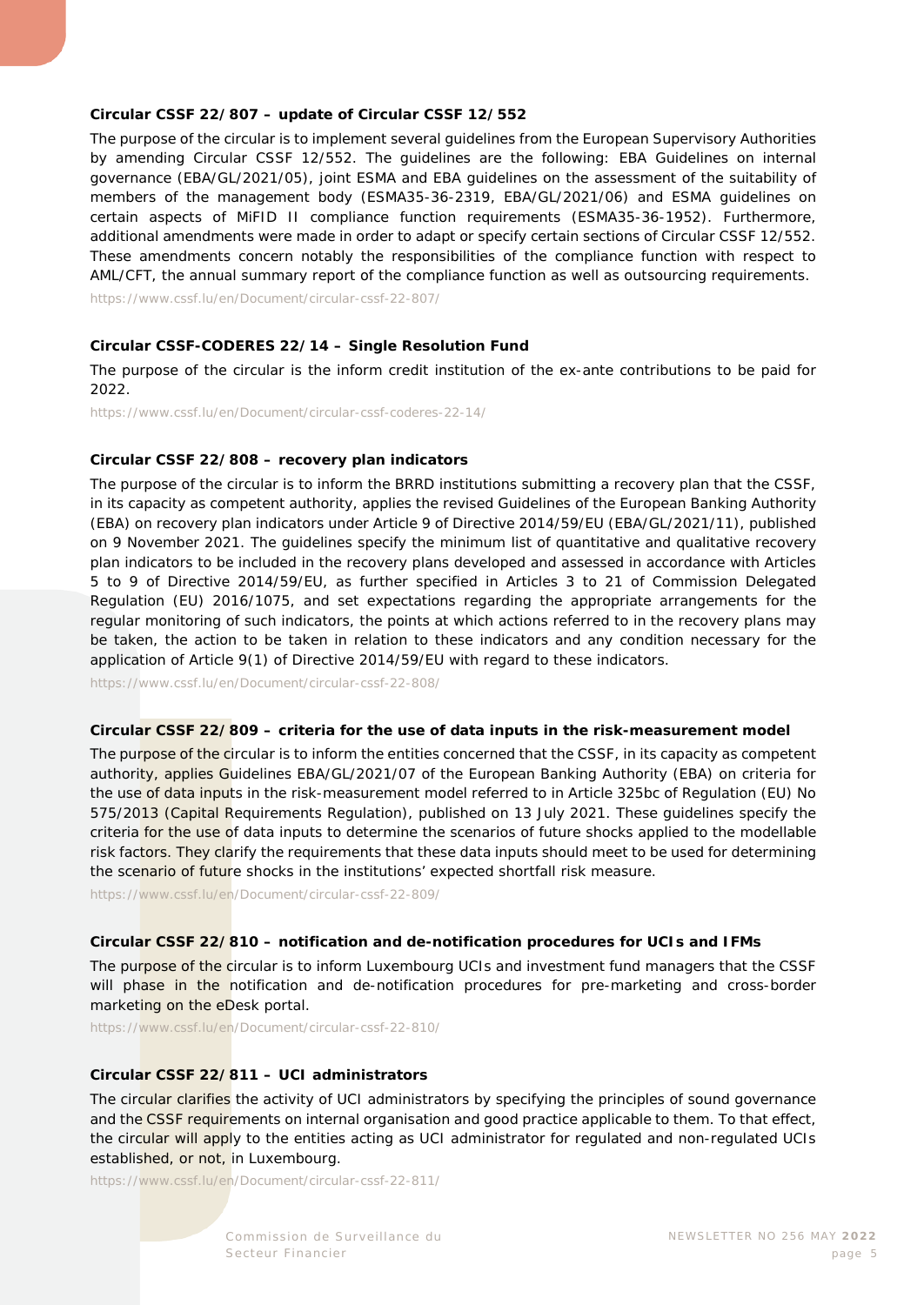#### **Circular CSSF 22/812 – limited network exclusion under Directive 2013/2366**

The purpose of the circular is to draw the attention of the persons concerned to the fact that the CSSF, in its capacity of competent authority, complies with the Guidelines of the European Banking Authority on the limited network exclusion under Directive 2015/2366 (EBA/GL/2022/02) and applies them.

The Guidelines, which apply from 1 June 2022, aim at clarifying:

- the scope and limits of the limited network exclusion under Article 3(k) of Directive 2015/2366 ("PSD2");
- the criteria and indicators to be taken into account by competent authorities in the assessment of whether the activities should fall or not under the said exclusion;
- the specific provisions applicable to the authorised payment services providers listed in Article 1 of PSD2 and electronic money issuers that would like to benefit from the exclusion;
- the notification process as per Article 37(2) of PSD2, including the calculation of the threshold and information to be included in the notification; and
- the description of the activities to be made publicly available on the national registers and central register of the EBA as per Article 37(5) of PSD2.

<https://www.cssf.lu/en/Document/circular-cssf-22-812/>

#### **Circular CSSF 22/813 – delay in the disclosure of inside information and interactions with prudential supervision**

The purpose of the circular is to inform the persons concerned that the CSSF, in its capacity as competent authority, applies the MAR Guidelines of ESMA on delay in the disclosure of inside information and interactions with prudential supervision (Ref. ESMA70-159-4966), published on 13 April 2022. All issuers bound to comply with Article 17 of Regulation (EU) No 596/2014 of the European Parliament and of the Council of 16 April 2014 on market abuse ("MAR") shall duly comply with them.

<https://www.cssf.lu/en/Document/circular-cssf-22-813/>

<span id="page-5-0"></span>

l

## **Fight against money laundering and terrorist financing**

#### **ML/TF vertical risk assessment: legal persons and legal arrangements**

On 23 February 2022, Luxembourg published its first ML/TF (money laundering and terrorist financing) vertical risk assessment related to legal persons and legal arrangements ("VRA 2022", see CSSF [Newsletter No 254\)](https://www.cssf.lu/en/Document/cssf-newsletter-no-254-march-2022/). This vertical assessment follows the 2018 **National ML/TF Risk Assessment** of Luxembourg, updated in 2020 ("NRA 2020"), which identified legal persons and legal arrangements as exposed to a high inherent and residual risk to be used for ML/TF purposes. On this subject, the Financial Action Task Force (FATF)<sup>[1](#page-5-1)</sup> already highlighted that transparency of legal persons and legal arrangements is a key element of anti-money laundering and counter-terrorist financing (AML/CFT) and according to **Recommendation 24 of the FATF** "*countries should have mechanisms that [...] assess the money*  laundering and terrorist financing risks associated with different types of legal persons created in the *country*".

Thus, the VRA 2022 first aims to provide **risk assessment focussed on transparency**, by studying also the **main obstacles to transparency**, such as those notably established by the FATF<sup>[2](#page-5-2)</sup> and which include, for example, the use of nominee arrangements, bearer shares, structures with complex ownership and control chains. This VRA supplements the range of ML/TF risk assessments already existing in Luxembourg and the **entities supervised by the CSSF must take them into account** during the implementation of the risk-based approach (considering notably risk factors and indicators

<span id="page-5-1"></span>*<sup>1</sup> FATF, Guidance on Transparency and Beneficial Ownership, 2014*

<span id="page-5-2"></span><sup>&</sup>lt;sup>2</sup> Notably in the interpretative notes to Recommendation 24 and in the guidelines such as the FATF Guidance on Transparency and Beneficial *Ownership*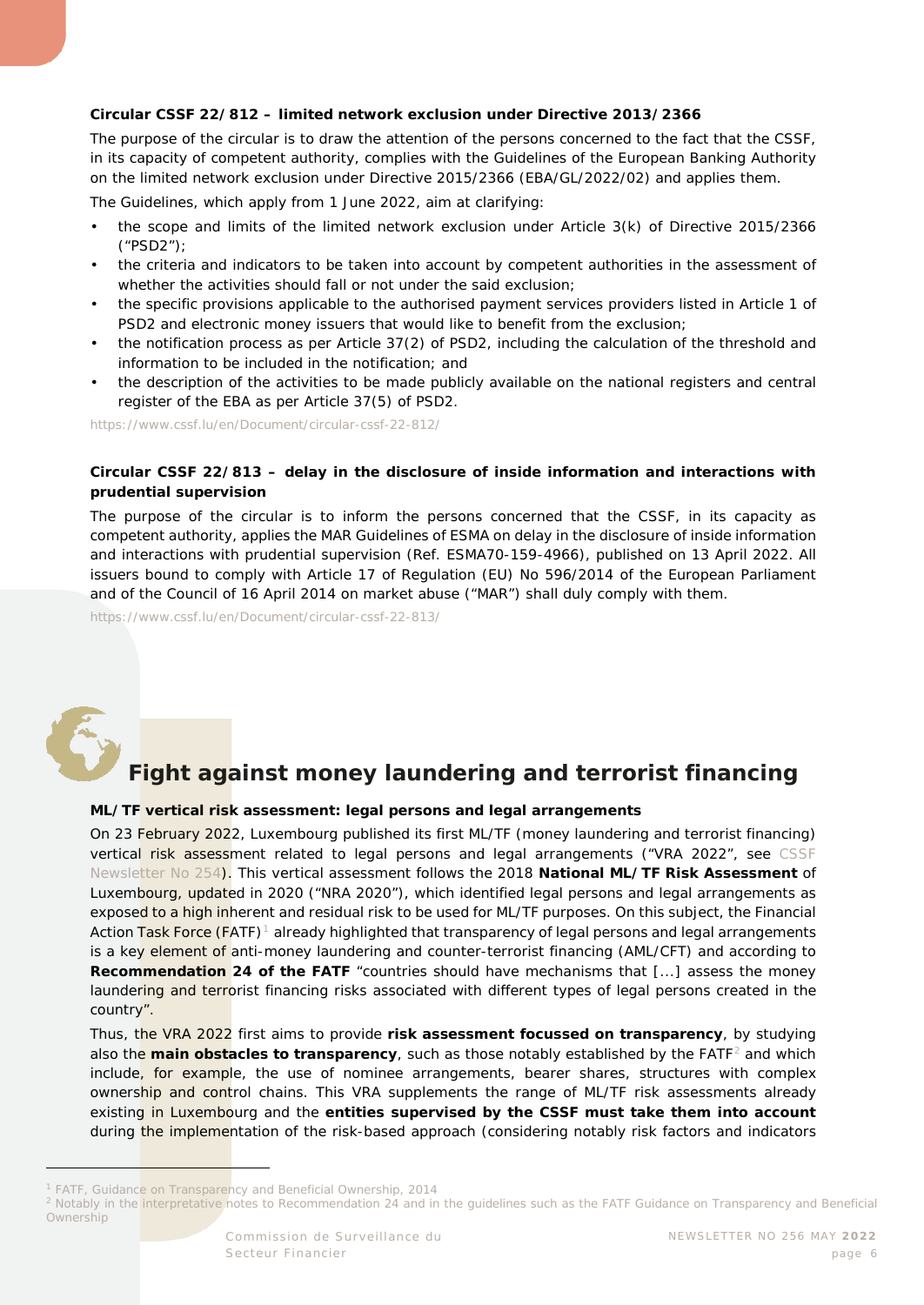and mitigation measures mentioned in the VRA 2022), including in the context of the individual risk assessment relating to a business relationship, in order to adjust it, where appropriate<sup>[3](#page-6-0)</sup>.

The VRA 2022 is also didactic as it **clarifies certain aspects**, including among others those relating to **nominee shareholder** and to **nominee director**, particularly significant in a context of transparency and identification of the real beneficial owner. The VRA 2022 underlines that these concepts of "nominee shareholder" and "nominee director" are Anglo-Saxon of origin and that they do not exist in Luxembourg law (civil or commercial). Thus, even if similar legal concepts may echo in Luxembourg, their potential ML/TF risks are well controlled by mechanisms ensuring transparency requirements. Thus, the concept of "nominee shareholder" may be brought close to that of "proxy" or "mandate", a regime which is subject to legal provisions governing the mandate regime in Luxembourg, and according to which, proxies must identify their principal and also disclose such mandate to third parties. Therefore, ML/TF risk management for this type of mandate is well managed. In addition, the VRA 2022 clarifies that for **investment funds**, the positions held for so-called "nominees" are not similar to the conception of "nominee shareholder", as used by the FATF, but are the positions held for "**intermediaries**", on whom appropriate (enhanced) due diligence measures are carried out by professionals. As regards the concept of "nominee director", here too, the VRA 2022 restates that administrators in Luxembourg are appointed, registered and fully liable reducing thereby the ML/TF risk, for example, the persons acting in the framework of a directorship or as board member, notably in investment funds.

The **methodology** used for the risk assessment is similar to that applied in the NRA 2020. Thus, it follows the methodological principles also recommended by the FATF, by crossing threats, vulnerabilities and occurrence probabilities to identify the inherent risk, take into account the mitigation measures and deduce a relevant residual risk therefrom. Based on this methodology, the VRA 2022 **provides two different analyses**:

- An analysis on the risk of abusive use of Luxembourg undertakings for ML/TF purposes, i.e. "**Corporate Risk**".
- An analysis of the entity-type specific risk of a legal person and a legal arrangement established in Luxembourg, i.e. "**Entity-type specific risk**".

The results of the VRA 2022 call to consider:

- as regards **Corporate Risk, commercial companies and legal arrangements** present a **very high inherent risk** and a **medium residual risk**, and
- as regards **Entity-type specific risk**, *fiducies* have a **very high inherent and residual risk**, and *sociétés anonymes* **(public limited companies)** and *sociétés à responsabilité limitée* **(private limited liability companies)** present a **high inherent risk**, but which, after application of mitigation measures, transforms into **medium residual risk**.[4](#page-6-1)

It is noteworthy that the VRA 2022 does not address ML/TF risks associated with activity sectors of legal persons or legal arrangements, as they are assessed in the framework of the NRA and the different subsectoral assessments, notably those carried out by the CSSF<sup>5</sup>.

In respect of vulnerabilities related to the use of **legal persons for investment and holding vehicles**, the VRA 2022 clearly distinguishes between "commercial" structures and investment funds which pursue different objectives and which are regulated from a transparency and ML/TF risk point of view, at the same time by the sectoral laws, as by the AML/CFT framework that they must put in place and by their obligation to register with central registries.

In general, the VRA 2022 highlights the **solidity of the legal framework** in Luxembourg and restates the **measures which favour transparency** which must be implemented by professionals subject to the Law of 12 November 2004 on AML/CFT, as amended, which include financial sector entities, but also legal and accounting professions such as notaries that the VRA 2022 identifies as AML/CFT gatekeepers or *réviseurs d'entreprises* (statutory auditors). Among the legal provisions aiming to ensure transparency and obtain information on beneficial owners, it should be mentioned notably the law of

l

<span id="page-6-0"></span>*<sup>3</sup> CSSF Regulation 12-02 as amended, Article 5*

<span id="page-6-1"></span>*<sup>4</sup> For an exhaustive view of the results of the VRA 2022, please consult the whole document available under [ML/TF vertical risk assessment:](https://www.cssf.lu/en/Document/ml-tf-vertical-risk-assessment-legal-persons-and-legal-arrangements-february-2022/)  [legal persons and legal arrangements –](https://www.cssf.lu/en/Document/ml-tf-vertical-risk-assessment-legal-persons-and-legal-arrangements-february-2022/) February 2022 – CSSF*

<span id="page-6-2"></span>*<sup>5</sup> As a reminder, the sub-sectoral ML/TF risk assessment in relation to collective management (January 2020), that covering private banking activities carried out jointly with the ABBL (December 2019), that relating to specialised professionals of the financial sector providing services to companies and fiducies (February 2021)*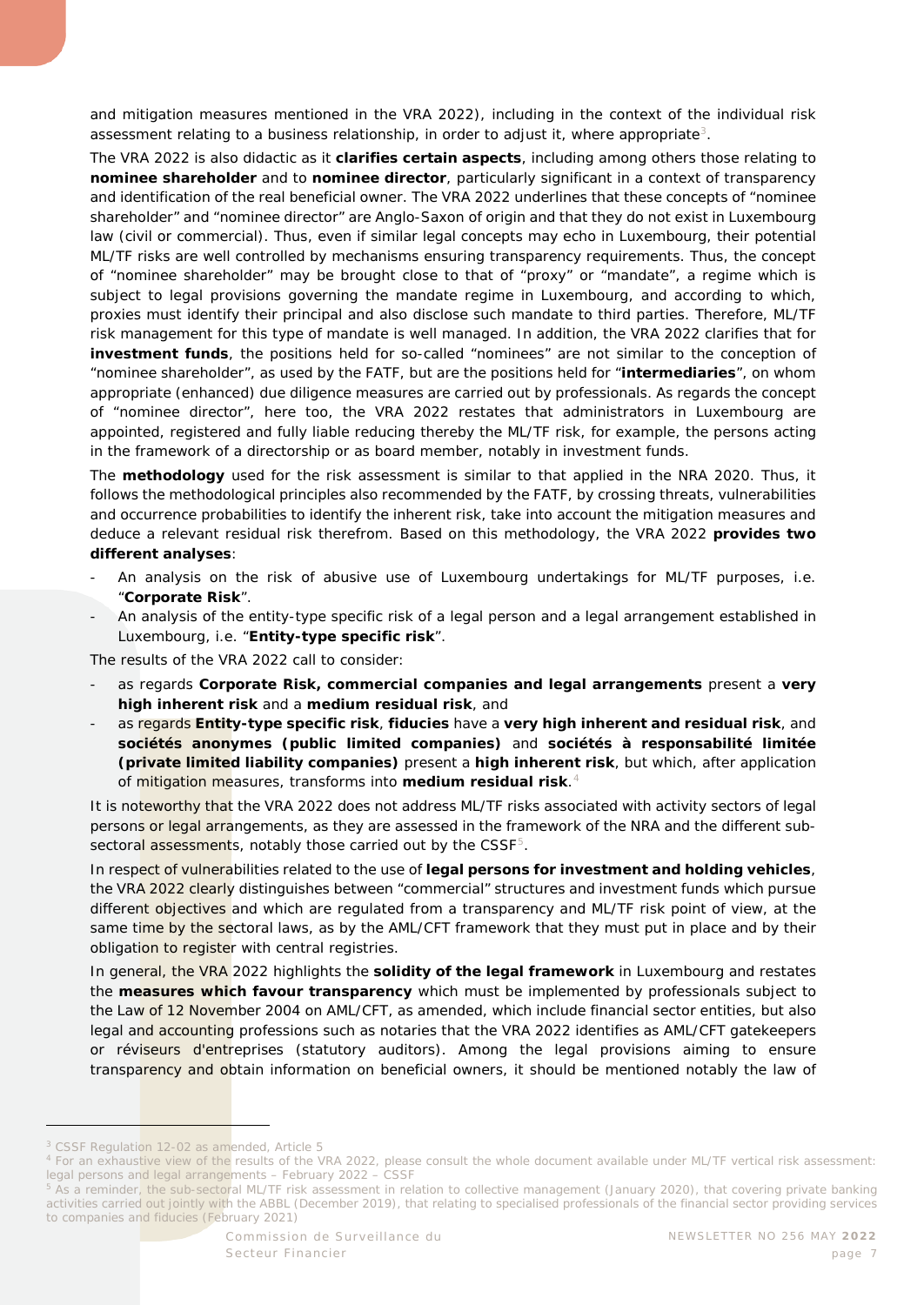2014 on immobilisation of bearer shares and units and the laws on central registries such as the beneficial owner register ("BOR") or the register of *fiducies* and trusts ("RFT").

The VRA 2022 restates the **crucial role of these central registries** and the importance for professionals to comply with their inherent legal obligations. Thus, during the implementation of the AML/CFT due diligence measures, the supervised entities can consult these central registries and collect the registration or the extract from the relevant registry. They are also required notably to inform the manager of the BOR as soon as they observe the existence of erroneous data, within a deadline of 30 days as from the observation, favouring thus a subsequent control of the information included in the central registry<sup>6</sup>. In addition, as underlined in the VRA 2022, the supervised entities, including the investment funds are obliged to fulfil their own registration formalities by registering their beneficial owner(s) in the BOR<sup>7</sup>.

The VRA 2022 thus highlights the importance of the **role of professionals** in the implementation of risk mitigation mechanisms and restates the existing coercive and repressive measures in case of infringements of the provisions of the laws aiming to ensure transparency and to obtain information on beneficial owners<sup>8</sup>

<span id="page-7-0"></span>

A new document titled *CSSF FAQ – Circular CSSF 22/806 on outsourcing arrangements* was drawn up by the CSSF and published on 22 April 2022.

<https://www.cssf.lu/en/Document/cssf-faq-circular-cssf-22-806-on-outsourcing-arrangements/>

<span id="page-7-1"></span>

j

## **Communiqués**

| Date       | <b>Publications</b>                                                                        |
|------------|--------------------------------------------------------------------------------------------|
| 19.04.2022 | Monitoring the quality of transaction reports received under Article 9 of EMIR             |
| 29.04.2022 | Global situation of undertakings for collective investment at the end of March 2022        |
| 05.05.2022 | Audit profession: Practical details on the EAP - 2022 Session                              |
| 12.05.2022 | Communication regarding the publication of Circular CSSF 22/810                            |
| 16.05.2022 | The CSSF publishes a new circular on UCI administrators                                    |
| 18.05.2022 | Notification obligation of the limited network exclusion of the law on payment<br>services |

<span id="page-7-2"></span>*<sup>6</sup> Please consult also the new requirements introduced by draft law no 7961 amending:*

<span id="page-7-3"></span>*<sup>7</sup> Cf. Explanatory note of the LBR Slide 1 (lbr.lu)*

*<sup>1°</sup> the Law of 19 December 2002 concerning the trade and companies register, as well as the accounting and annual account of companies, as amended;*

*<sup>2°</sup> the Law of 13 January 2019 establishing the Beneficial Owner Register, as amended,*

<span id="page-7-4"></span>*<sup>8</sup> Notably in the context of investment funds, cf. the CSSF's publication dating 2015 [Bearer shares and units: Warning to holders and issuers](https://www.cssf.lu/en/2015/03/bearer-shares-and-units-warning-to-holders-and-issuers/)  – [CSSF](https://www.cssf.lu/en/2015/03/bearer-shares-and-units-warning-to-holders-and-issuers/)*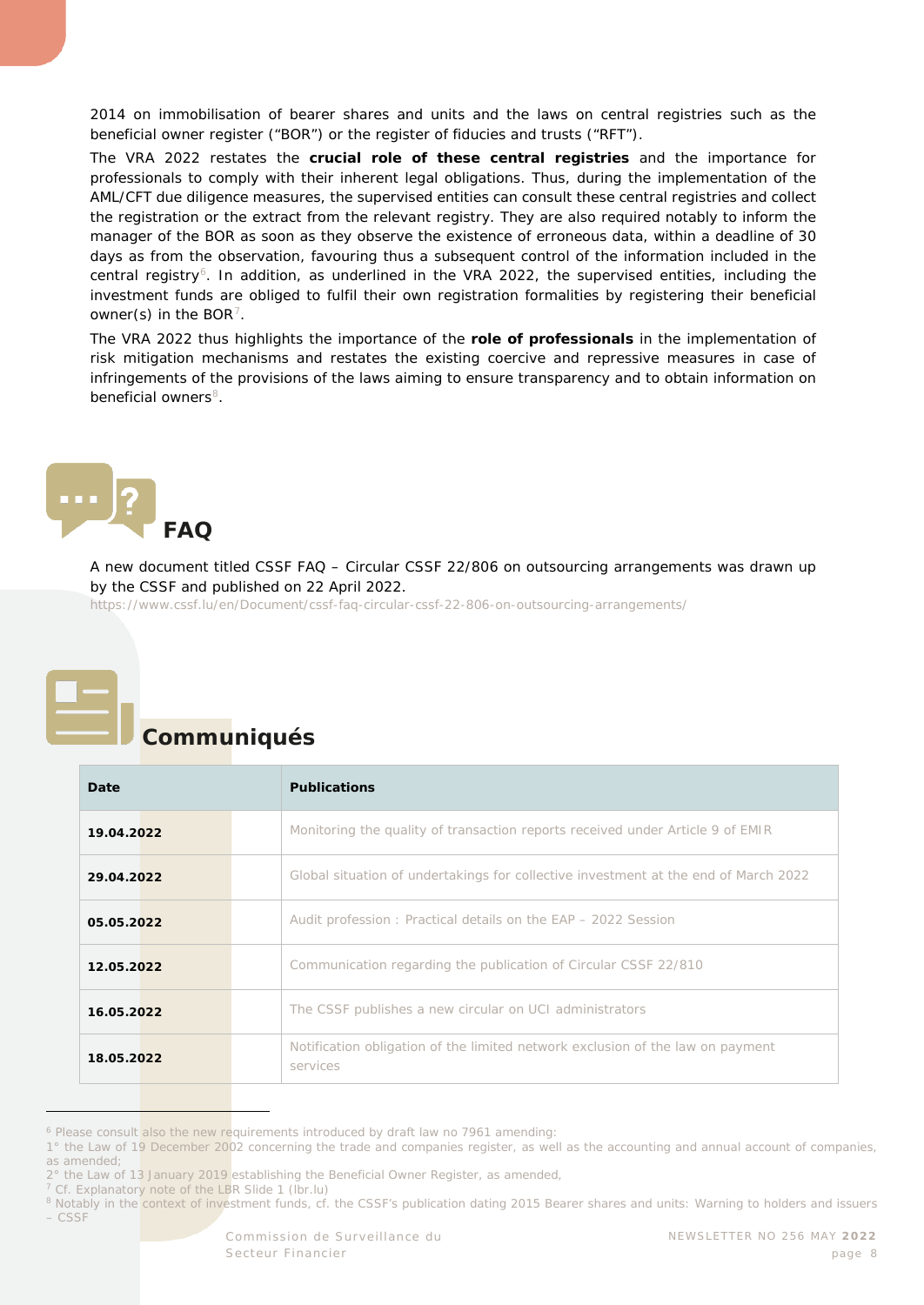<span id="page-8-0"></span>

### **Withdrawals decided by the CSSF**

A decision to withdraw the specialised investment fund ARISTA S.A. SICAV-SIF (in bankruptcy) from the official list of specialised investment funds was taken by the CSSF on 25 February 2022.

Following the CSSF's decision to withdraw the specialised investment fund LFP I SICAV-SIF S.A. from the official list of specialised investment funds, the VIth Chamber of the Luxembourg *Tribunal d'arrondissement* (District Court) dealing with commercial matters, per judgement of 5 May 2022, pronounced the dissolution and ordered the liquidation of the specialised investment fund LFP I SICAV-SIF S.A. The same judgement has appointed Ms Maria Faria Alves as official receiver (*juge-commissaire*) Mr Christian Steinmetz as liquidator.

<span id="page-8-2"></span><span id="page-8-1"></span>

#### **MONTHLY STATISTICS**



**INVESTMENT FIRMS: DECREASE IN THE BALANCE SHEET TOTAL AS AT 31 MARCH 2022**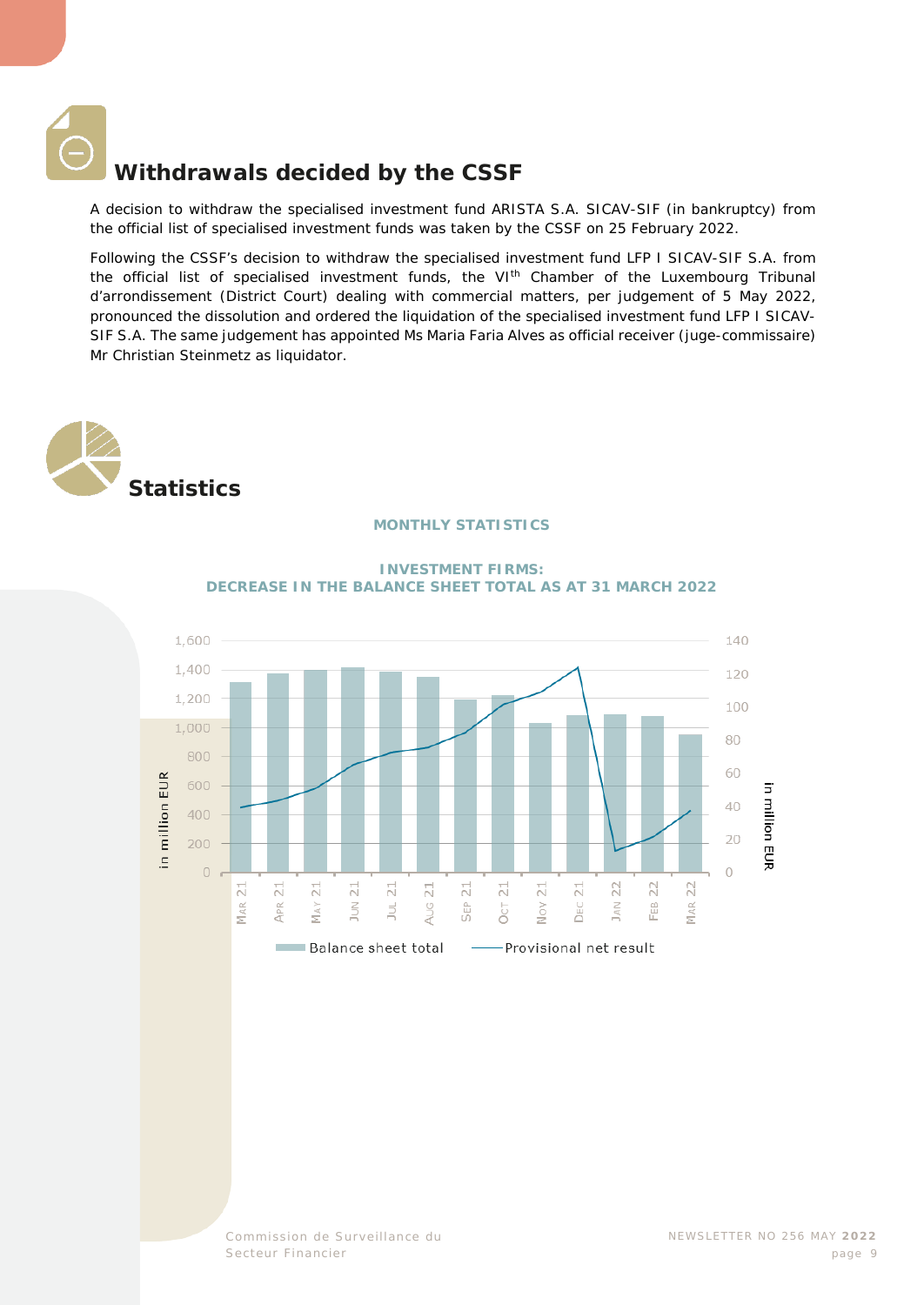

**SPECIALISED PFS: INCREASE IN THE BALANCE SHEET TOTAL AS AT 31 MARCH 2022** 

**SUPPORT PFS: DECREASE IN THE BALANCE SHEET TOTAL AS AT 31 MARCH 2022**

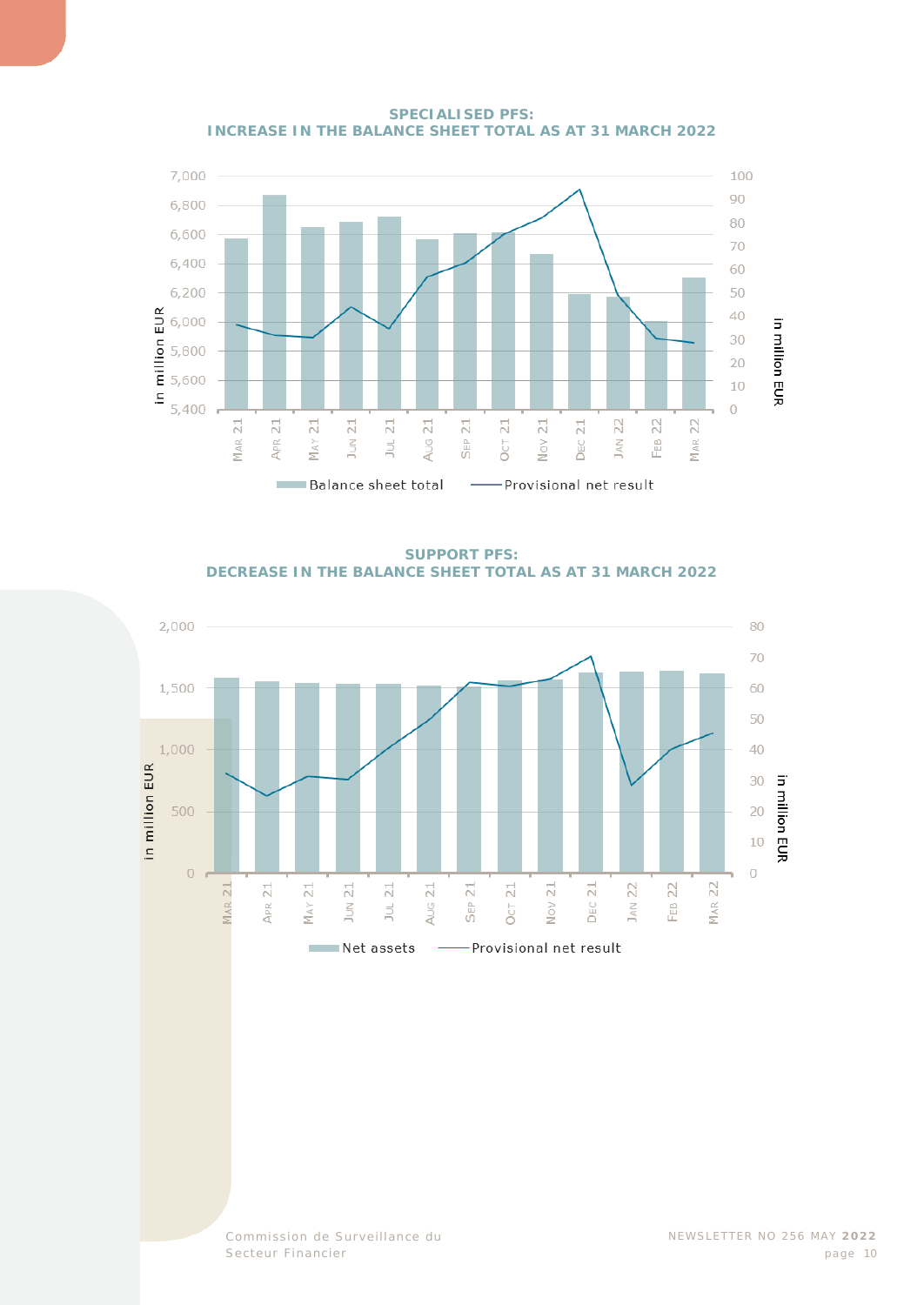#### **UCIS: SITUATION AS AT 31 MARCH 2022**

#### **NUMBER OF UCIS**





Part I (2010 Law) Part II (2010 Law)  $IFIS$  $\square$ SICAR

|                    | <b>FCP</b> | <b>SICAV</b> | Other<br>UCIS / SIFS | <b>SICARS</b> | <b>Total</b> |
|--------------------|------------|--------------|----------------------|---------------|--------------|
| Part I (2010 Law)  | 843        | 807          | 0                    | 0             | 1,650        |
| Part II (2010 Law) | 109        | 123          | 2                    | 0             | 234          |
| <b>SIFS</b>        | 286        | 1,033        | 40                   | 0             | 1,359        |
| <b>SICARS</b>      | 0          | 0            | $\Omega$             | 216           | 216          |
| <b>Total</b>       | 1,238      | 1,963        | 42                   | 216           | 3,459        |

#### **NET ASSETS OF UCIS**





**Part I** (2010 Law)  $Part II (2010 Law)$  $IFIS$  $\square$  SICAR

| in billion EUR     | <b>FCP</b> | <b>SICAV</b> | <b>Other</b><br>UCIS / SIFS | <b>SICARS</b> | <b>Total</b> |
|--------------------|------------|--------------|-----------------------------|---------------|--------------|
| Part I (2010 Law)  | 710.682    | 3.893.161    | 0.000                       | 0.000         | 4,603.843    |
| Part II (2010 Law) | 48.363     | 118.292      | 0.398                       | 0.000         | 167.053      |
| <b>SIFs</b>        | 223.513    | 455.093      | 34.382                      | 0.000         | 712.988      |
| <b>SICARS</b>      | 0.000      | 0.000        | 0.000                       | 73.458        | 73.458       |
| <b>Total</b>       | 982.558    | 4,466.546    | 34.780                      | 73.458        | 5,557,342    |

 $EFCP$ 

 $\equiv$  SICAV

 $\square$  SICAR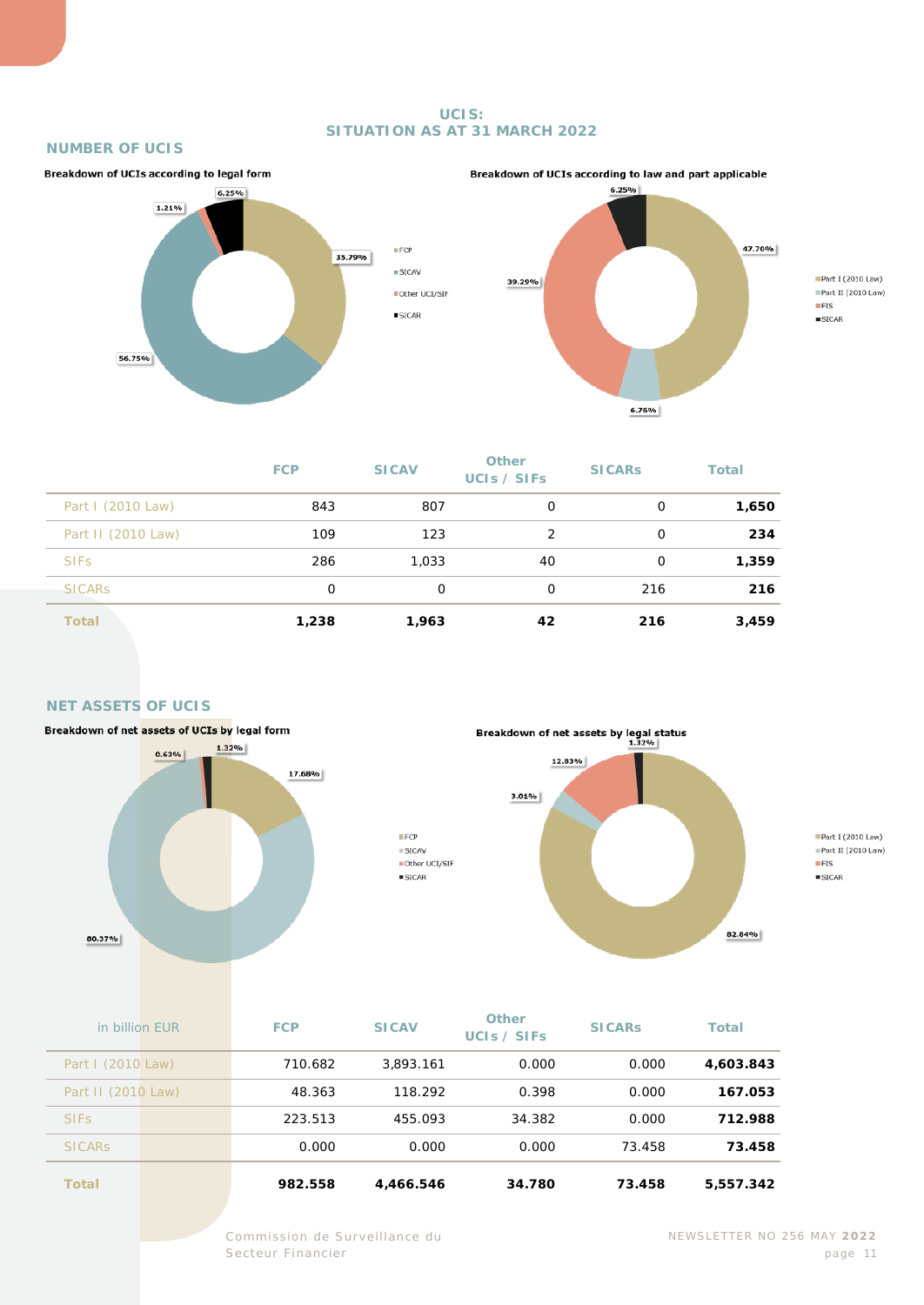#### **NET ASSETS BROKEN DOWN BY INVESTMENT POLICY**

| <b>Breakdown by investment policy</b>                    | <b>Net assets</b><br>$(in bn \in)$ | <b>Number of</b><br>fund units |
|----------------------------------------------------------|------------------------------------|--------------------------------|
| <b>Fixed-Income Transferable Securities</b>              | 1,374.729                          | 3,170                          |
| Variable-Yield Transferable Securities                   | 1,946.868                          | 4,124                          |
| Mixed Transferable Securities                            | 1,115.947                          | 3,517                          |
| <b>Funds of Funds</b>                                    | 351.899                            | 2,074                          |
| Money Market Instruments and Other Short-Term Securities | 393.615                            | 204                            |
| Cash                                                     | 10.476                             | 9                              |
| Private Equity                                           | 68.072                             | 242                            |
| Venture Capital                                          | 3.286                              | 32                             |
| <b>Real Estate</b>                                       | 120.054                            | 327                            |
| Futures and/or Options                                   | 14.841                             | 76                             |
| <b>Other Assets</b>                                      | 84.097                             | 297                            |
| Public-to-Private                                        | 0.139                              | 2                              |
| Mezzanine                                                | 1.060                              | 10                             |
| Venture Capital (SICAR)                                  | 9.938                              | 75                             |
| Private Equity (SICAR)                                   | 62.321                             | 268                            |
| <b>TOTAL</b>                                             | 5,557.342                          | 14,427                         |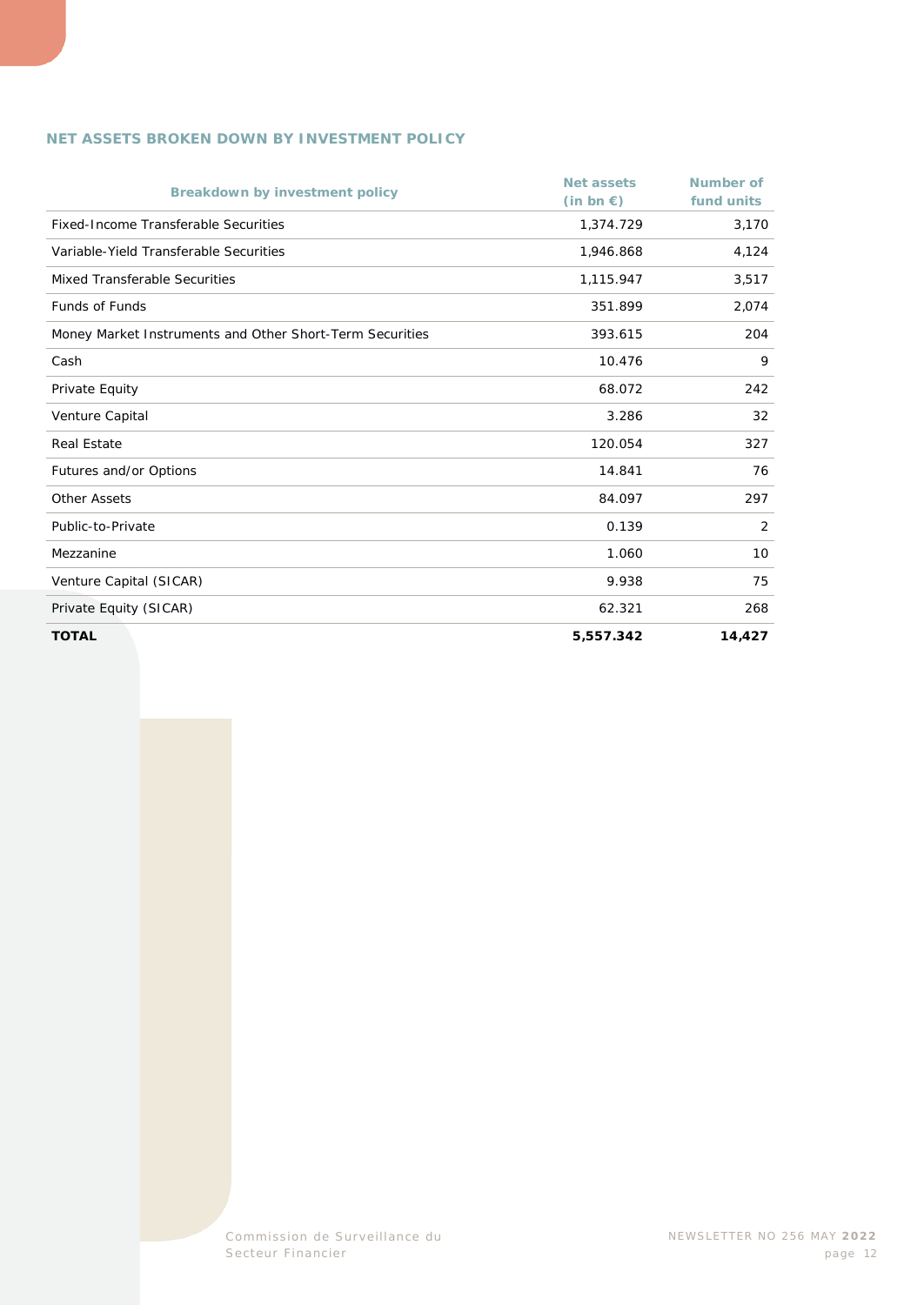|                                                                     | Breakdown by investment policy |                          | <b>Net assets</b><br>$(in bn \in)$ | fund units   | <b>Number of Subscriptions</b><br>$(in bn \in)$ | <b>Redemptions</b><br>$(in bn \in)$ | <b>Net</b><br>subscriptions<br>(in bn $\epsilon$ ) |
|---------------------------------------------------------------------|--------------------------------|--------------------------|------------------------------------|--------------|-------------------------------------------------|-------------------------------------|----------------------------------------------------|
| <b>PART I</b>                                                       |                                |                          |                                    |              |                                                 |                                     |                                                    |
| Fixed-Income Transferable Securities                                |                                |                          | 1,272.821                          | 2,732        | 61.653                                          | 70.988                              | $-9.335$                                           |
| Variable-Yield Transferable Securities                              |                                |                          | 1,861.730                          | 3,797        | 78.718                                          | 87.062                              | $-8.344$                                           |
| Mixed Transferable Securities                                       |                                |                          | 901.872                            | 2,551        | 27.386                                          | 29.358                              | $-1.972$                                           |
| Funds of Funds                                                      |                                |                          | 172.530                            | 815          | 4.218                                           | 3.251                               | 0.967                                              |
| Money Market Instruments and Other Short-<br><b>Term Securities</b> |                                |                          | 371.058                            | 171          | 254.930                                         | 259.164                             | $-4.234$                                           |
| Cash                                                                |                                |                          | 10.438                             | 8            | 3.392                                           | 3.483                               | $-0.091$                                           |
| Futures and/or Options                                              |                                |                          | 8.656                              | 43           | 0.374                                           | 1.061                               | $-0.687$                                           |
| <b>Other Assets</b>                                                 |                                |                          | 4.738                              | 8            | 0.462                                           | 0.489                               | $-0.027$                                           |
|                                                                     |                                | <b>SUB-TOTAL PART I</b>  | 4,603.843                          | 10,125       | 431.133                                         | 454.856                             | $-23.723$                                          |
| <b>PART II</b>                                                      |                                |                          |                                    |              |                                                 |                                     |                                                    |
| Fixed-Income Transferable Securities                                |                                |                          | 15.795                             | 89           | 0.394                                           | 0.447                               | $-0.053$                                           |
| Variable-Yield Transferable Securities                              |                                | 14.511                   | 65                                 | 0.250        | 0.102                                           | 0.148                               |                                                    |
| Mixed Transferable Securities                                       |                                | 65.069                   | 181                                | 2.227        | 2.053                                           | 0.174                               |                                                    |
| Funds of Funds                                                      |                                |                          | 33.114                             | 195          | 0.434                                           | 0.391                               | 0.043                                              |
| Money Market Instruments and Other Short-<br><b>Term Securities</b> |                                |                          | 13.456                             | 23           | 1.162                                           | 1.757                               | $-0.595$                                           |
| Cash                                                                |                                |                          | 0.000                              | $\mathsf{O}$ | 0.000                                           | 0.000                               | 0.000                                              |
| Private Equity                                                      |                                |                          | 13.464                             | 20           | 0.215                                           | 0.004                               | 0.211                                              |
| Venture Capital                                                     |                                |                          | 0.635                              | 2            | 0.046                                           | 0.000                               | 0.046                                              |
| <b>Real Estate</b>                                                  |                                |                          | 4.328                              | 9            | 0.504                                           | 0.000                               | 0.504                                              |
| Futures and/or Options                                              |                                |                          | 1.790                              | 13           | 0.108                                           | 0.252                               | $-0.144$                                           |
| <b>Other Assets</b>                                                 |                                |                          | 4.891                              | 25           | 0.181                                           | 0.219                               | $-0.038$                                           |
|                                                                     |                                | <b>SUB-TOTAL PART II</b> | 167.053                            | 622          | 5.521                                           | 5.225                               | 0.296                                              |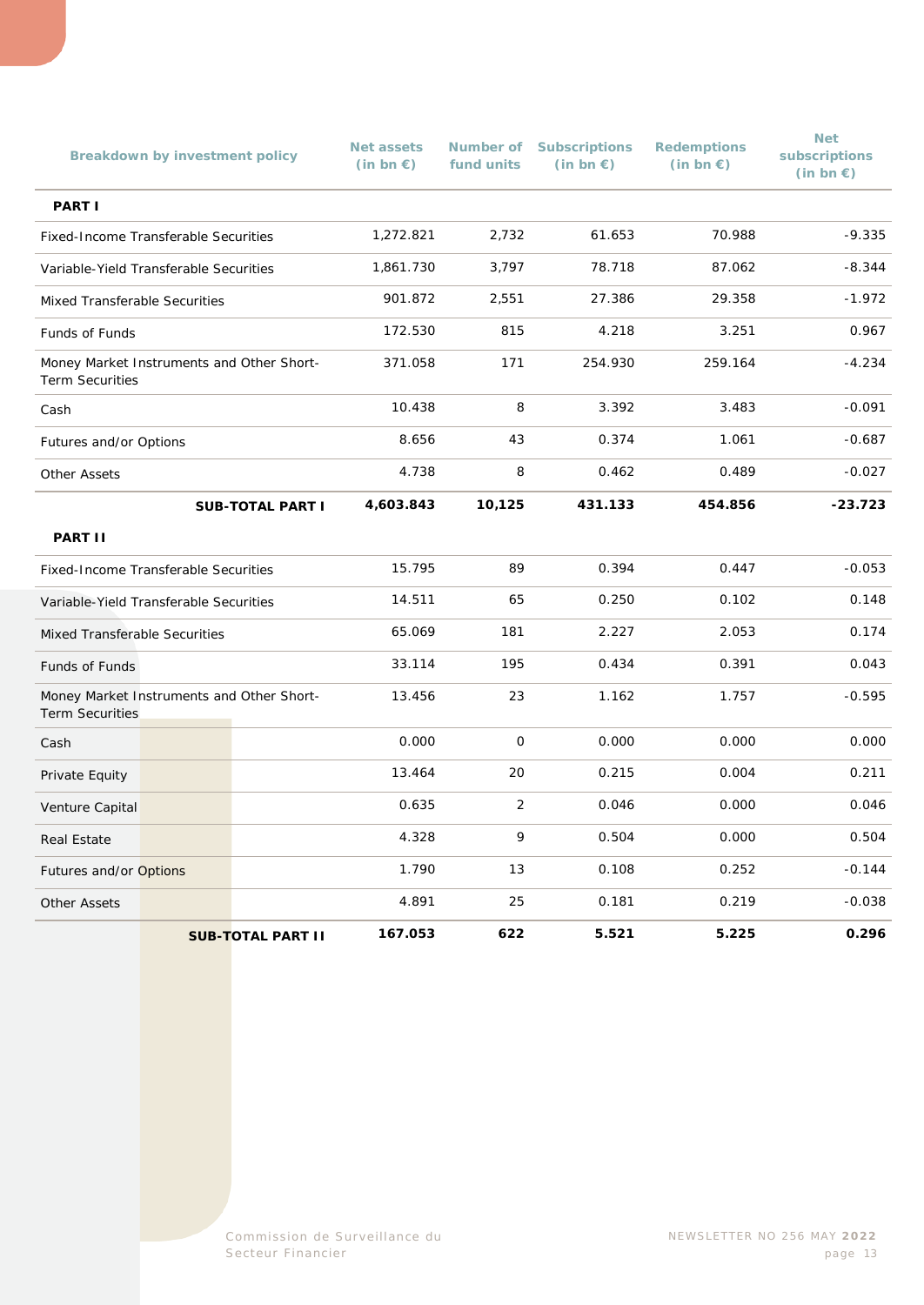#### **SIF**

| <b>TOTAL SICARS</b>                                                 | 62.321<br>73.458 | 268<br>355 | 0.009<br>0.009  | 0.191<br>0.191 | $-0.182$<br>$-0.182$ |
|---------------------------------------------------------------------|------------------|------------|-----------------|----------------|----------------------|
|                                                                     |                  |            |                 |                |                      |
|                                                                     |                  |            |                 |                |                      |
|                                                                     |                  | 75         | 0.000           | 0.000          | 0.000                |
|                                                                     | 1.060            | 10         | 0.000           | 0.000          | 0.000                |
| Public-to-Private                                                   | 0.139            | $\sqrt{2}$ | 0.000           | 0.000          | 0.000                |
|                                                                     |                  |            |                 |                |                      |
| <b>SUB-TOTAL SIFs</b>                                               | 712.988          | 3,325      | 22.663          | 13.925         | 8.738                |
|                                                                     | 74.468           | 264        | 0.995           | 0.797          | 0.198                |
| Futures and/or Options                                              | 4.395            | 20         | 0.038           | 0.059          | $-0.021$             |
|                                                                     | 115.726          | 318        | 1.572           | 0.443          | 1.129                |
| Venture Capital                                                     | 2.651            | 30         | 0.004           | 0.044          | $-0.040$             |
|                                                                     | 54.608           | 222        | 1.102           | 0.108          | 0.994                |
|                                                                     | 0.038            | 1          | 0.001           | 0.000          | 0.001                |
| Money Market Instruments and Other Short-<br><b>Term Securities</b> | 9.101            | 10         | 5.183           | 5.774          | $-0.591$             |
| Funds of Funds                                                      | 146.255          | 1,064      | 2.630           | 2.823          | $-0.193$             |
| <b>Mixed Transferable Securities</b>                                | 149.006          | 785        | 8.305           | 1.403          | 6.902                |
| Variable-Yield Transferable Securities                              | 70.627           | 262        | 0.556           | 0.686          | $-0.130$             |
| Fixed-Income Transferable Securities                                | 86.113           | 349        | 2.277           | 1.788          | 0.489                |
|                                                                     |                  | 9.938      | Venture Capital |                |                      |

#### **ORIGIN OF THE INITIATORS OF LUXEMBOURG UCIS**

| <b>Country</b> | Net assets<br>(in bn EUR) | in $%$ | Number of<br><b>UCIS</b> | in $%$ | Number of<br>fund units | in $%$ |
|----------------|---------------------------|--------|--------------------------|--------|-------------------------|--------|
| <b>US</b>      | 1,108.244                 | 19.9%  | 163                      | 4.7%   | 1,165                   | 8.1%   |
| GB             | 919.658                   | 16.6%  | 243                      | 7.0%   | 1,646                   | 11.4%  |
| <b>DE</b>      | 813.745                   | 14.7%  | 1,113                    | 32.2%  | 2,371                   | 16.4%  |
| <b>CH</b>      | 774.080                   | 13.9%  | 528                      | 15.3%  | 2,685                   | 18.6%  |
| <b>FR</b>      | 598.540                   | 10.8%  | 261                      | 7.5%   | 1,538                   | 10.6%  |
| IT             | 355.651                   | 6.4%   | 126                      | 3.6%   | 1,258                   | 8.7%   |
| <b>BE</b>      | 238.328                   | 4.3%   | 137                      | 4.0%   | 759                     | 5.3%   |
| LU             | 213.042                   | 3.8%   | 275                      | 8.0%   | 835                     | 5.8%   |
| <b>DK</b>      | 124.105                   | 2.2%   | 19                       | 0.5%   | 202                     | 1.4%   |
| NL.            | 120.717                   | 2.2%   | 40                       | 1.2%   | 256                     | 1.8%   |
| <b>OTHERS</b>  | 291.232                   | 5.2%   | 554                      | 16.0%  | 1,712                   | 11.9%  |
| <b>TOTAL</b>   | 5,557.342                 | 100.0% | 3,459                    | 100.0% | 14,427                  | 100.0% |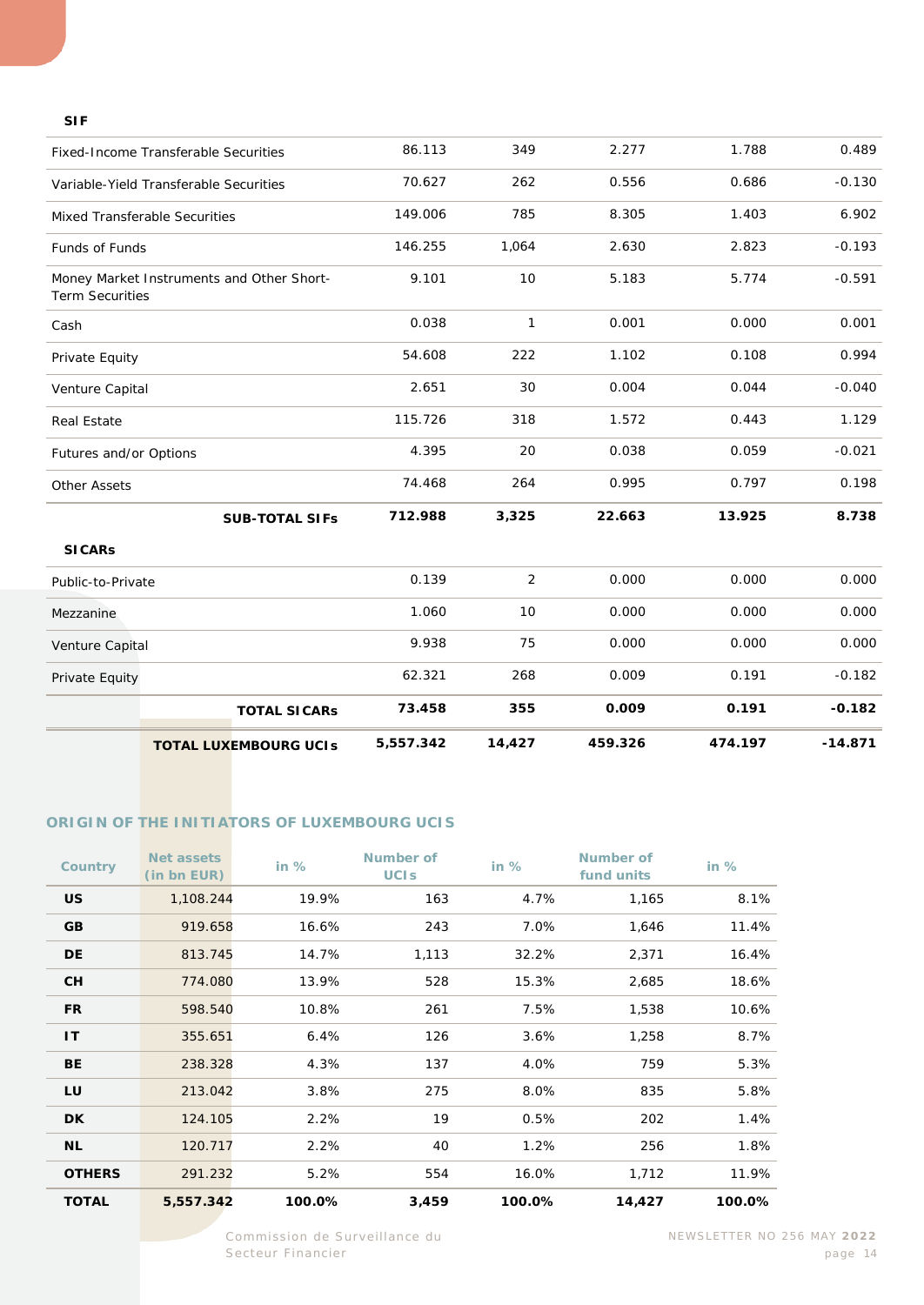#### **BREAKDOWN OF UCI FUND UNITS REGISTERED IN LUXEMBOURG BY REFERENCE CURRENCY**

| <b>Currency</b> | <b>Net assets</b><br>(in bn EUR) | in $%$   | <b>Number of</b><br>fund units | in $%$   |
|-----------------|----------------------------------|----------|--------------------------------|----------|
| <b>AUD</b>      | 3.874                            | 0.070%   | 19                             | 0.132%   |
| CAD             | 4.071                            | 0.073%   | 18                             | 0.125%   |
| <b>CHF</b>      | 54.185                           | 0.975%   | 251                            | 1.740%   |
| <b>CNH</b>      | 11.692                           | 0.210%   | 27                             | 0.187%   |
| <b>CNY</b>      | 9.378                            | 0.169%   | $\overline{4}$                 | 0.028%   |
| <b>CZK</b>      | 1.391                            | 0.025%   | 70                             | 0.485%   |
| <b>DKK</b>      | 1.880                            | 0.034%   | 12                             | 0.083%   |
| <b>EUR</b>      | 2,922.625                        | 52.590%  | 8,933                          | 61.918%  |
| GBP             | 177.138                          | 3.187%   | 294                            | 2.038%   |
| <b>HKD</b>      | 3.747                            | 0.067%   | 8                              | 0.055%   |
| <b>HUF</b>      | 0.259                            | 0.005%   | 19                             | 0.132%   |
| <b>JPY</b>      | 57.503                           | 1.035%   | 165                            | 1.144%   |
| <b>NOK</b>      | 6.237                            | 0.112%   | 31                             | 0.215%   |
| <b>NZD</b>      | 0.337                            | 0.006%   | 1                              | 0.007%   |
| <b>PLN</b>      | 0.171                            | 0.003%   | 4                              | 0.028%   |
| <b>RON</b>      | 0.537                            | 0.010%   | 2                              | 0.014%   |
| <b>SEK</b>      | 43.789                           | 0.788%   | 124                            | 0.859%   |
| <b>SGD</b>      | 1.306                            | 0.024%   | $\overline{7}$                 | 0.048%   |
| <b>USD</b>      | 2,257.199                        | 40.617%  | 4,437                          | 30.755%  |
| ZAR             | 0.023                            | 0.000%   | 1                              | 0.007%   |
| <b>TOTAL</b>    | 5,557.342                        | 100.000% | 14,427                         | 100.000% |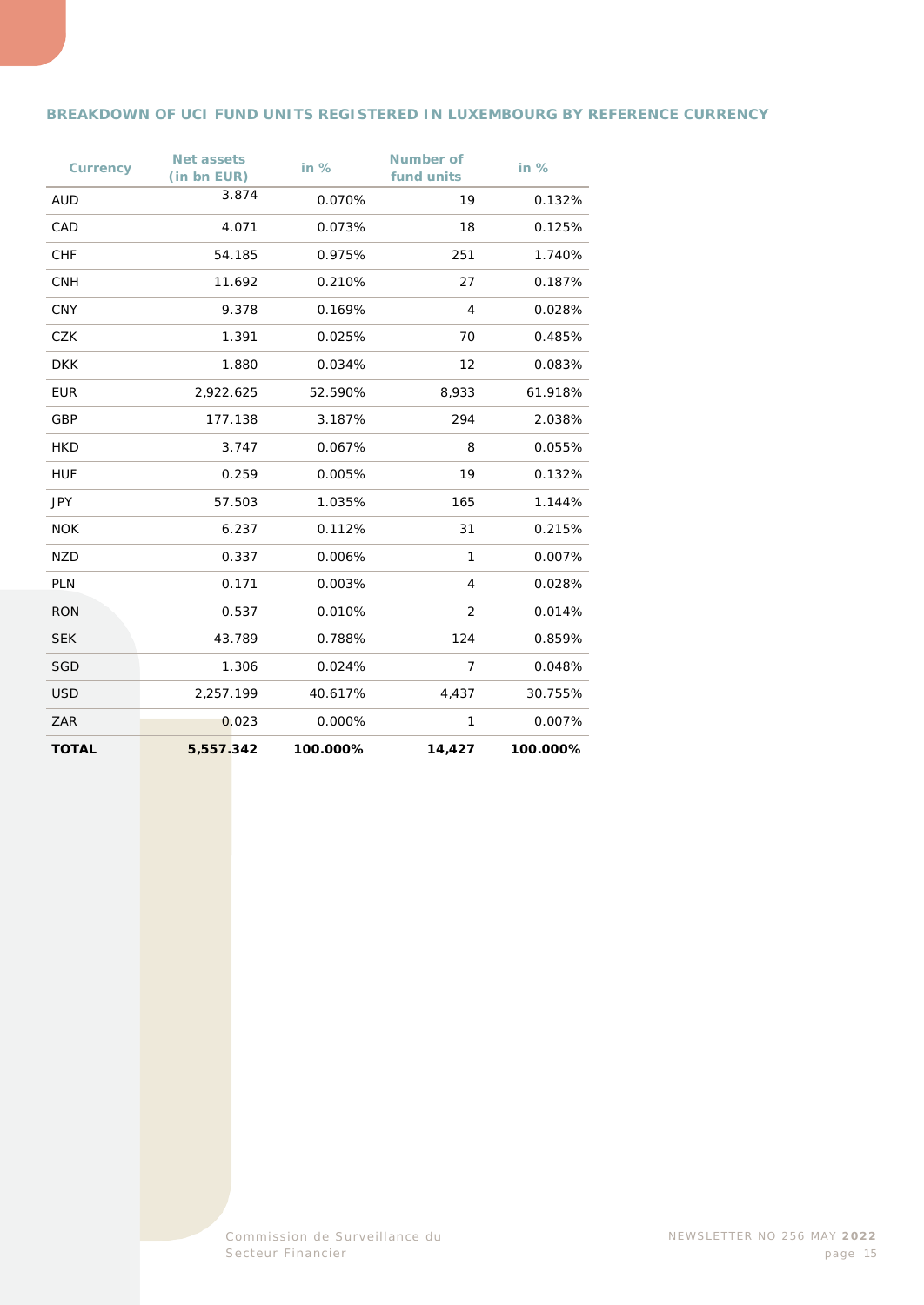#### **PROSPECTUSES TO BE PUBLISHED WHEN SECURITIES ARE OFFERED TO THE PUBLIC OR ADMITTED TO TRADING ON A REGULATED MARKET**



**CSSF APPROVALS**

In April 2022, the CSSF approved a total of 95 documents pursuant to the Prospectus Regulation, which break down as follows:

| 26 (27.37%) |
|-------------|
| 18 (18.95%) |
| $4(4.21\%)$ |
| 47 (49.47%) |
|             |

#### **NOTIFICATIONS RECEIVED BY THE CSSF FROM THE COMPETENT AUTHORITIES OF OTHER EEA MEMBER STATES**



In April 2022, the CSSF received 15 notifications relating to prospectuses and base prospectuses and 108 notifications relating to supplements from competent authorities of other EEA Member States.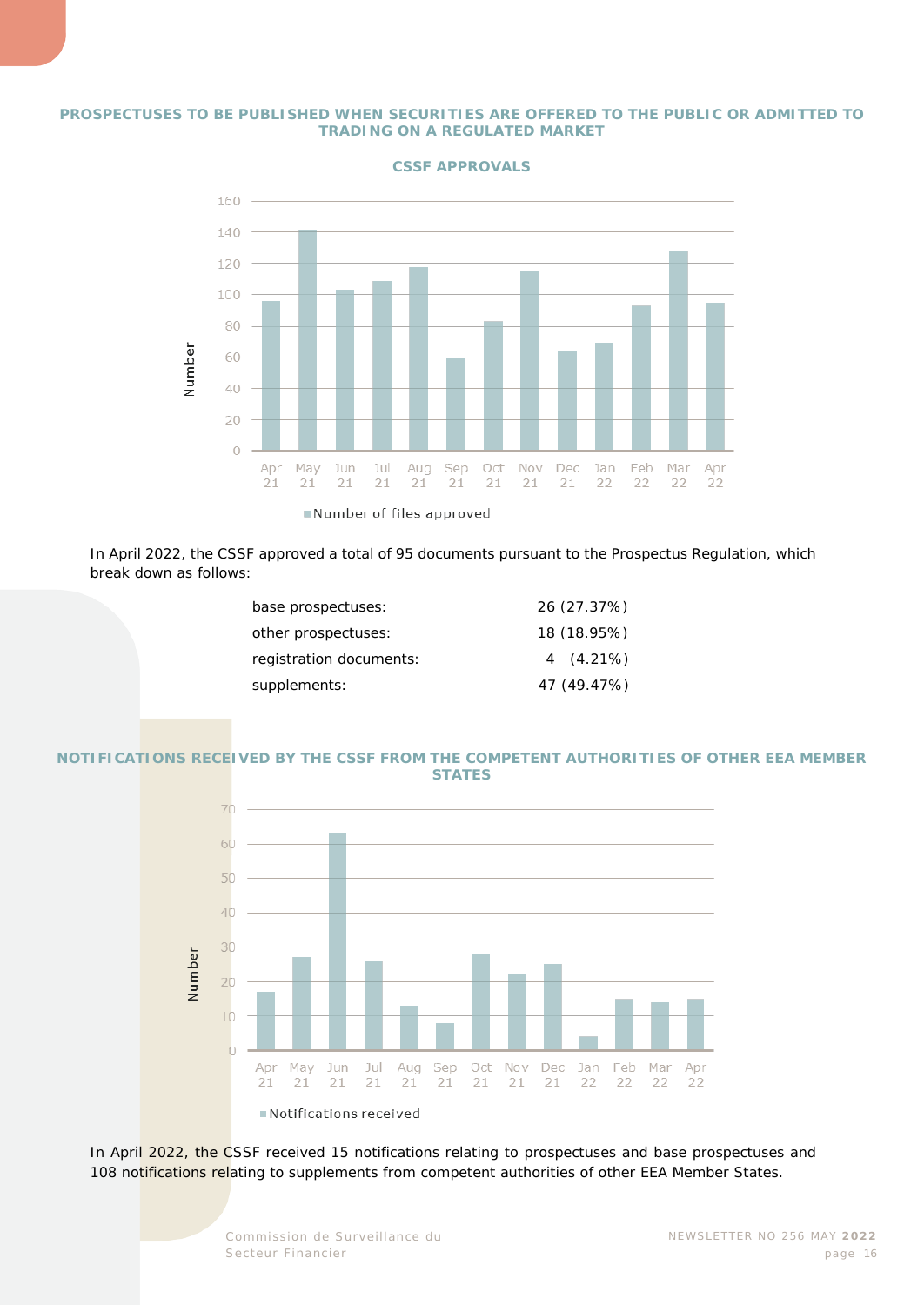

#### **NOTIFICATIONS SENT BY THE CSSF TO COMPETENT AUTHORITIES OF OTHER EEA MEMBER STATES**

In April 2022, the CSSF sent 21 notifications relating to prospectuses and base prospectuses and 34 notifications relating to supplements to the competent authorities of other EEA Member States<sup>[9](#page-16-0)</sup>.

#### **ISSUERS OF SECURITIES WHOSE HOME MEMBER STATE IS LUXEMBOURG PURSUANT TO THE LAW OF 11 JANUARY 2008 ON TRANSPARENCY REQUIREMENTS FOR ISSUERS (THE "TRANSPARENCY LAW")**

Since 31 March 2022, no new issuer has chosen Luxembourg as home Member State for the purposes of the Transparency Law. Moreover, three issuers were deregistered from the list due to the fact that they no longer fall within the scope of the Transparency Law.

As at 30 April 2022, **451 issuers** subject to the supervision of the CSSF were included in the list of issuers whose home Member State is Luxembourg pursuant to the Transparency Law.



<span id="page-16-0"></span>*<sup>9</sup> These figures are the number of prospectuses, base prospectuses, registration documents and supplements for which the CSSF sent one or several notifications. Where notifications were sent at different dates and/or in several Member States, only the first notification is included in the statistical calculation. Each document notified in one or several Member States is thus only counted once.*

j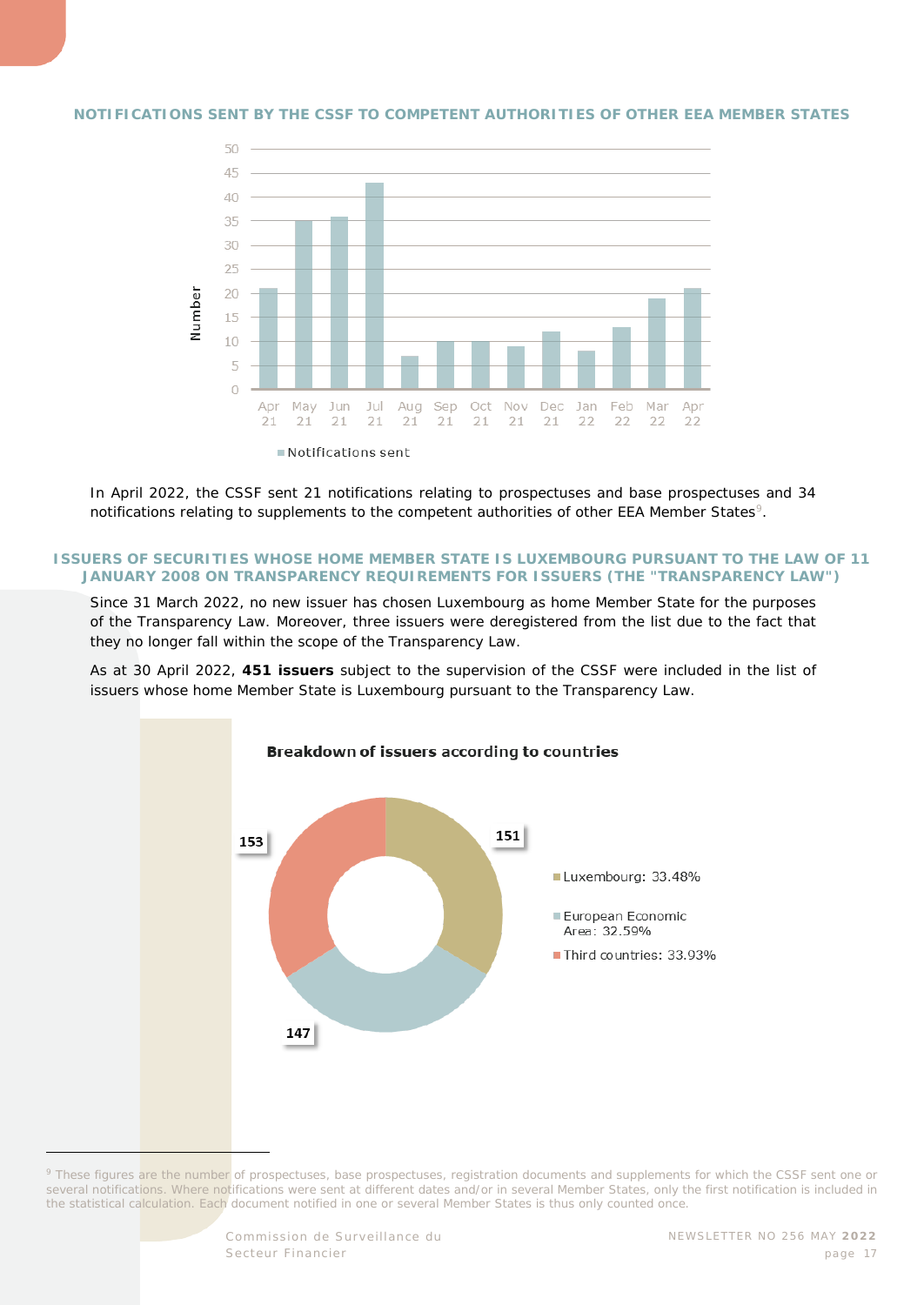#### **PENSION FUNDS**

As at 30 April 2022, **12 pension funds** in the form of pension savings companies with variable capital (SEPCAVs) and pension savings associations (ASSEPs) were registered on the official list of pension funds subject to the Law of 13 July 2005 on institutions for occupational retirement provision in the form of a SEPCAV and an ASSEP.

On the same date, the number of professionals authorised to act as **liability managers** for pension funds subject to the Law of 13 July 2005 amounted to **16**.

#### **SECURITISATION UNDERTAKINGS**

The number of **securitisation undertakings** authorised by the CSSF in accordance with the Law of 22 March 2004 on securitisation amounted to **28** entities as at 30 April 2022.

#### **PUBLIC OVERSIGHT OF THE AUDIT PROFESSION**

<span id="page-17-0"></span>The public oversight of the audit profession covered **53** *cabinets de révision agréés* (approved audit firms) and **344** *réviseurs d'entreprises agréés* (approved statutory auditors) as at 30 April 2022. The oversight also included **22 third-country auditors and audit firms** duly registered in accordance with the Law of 23 July 2016 concerning the audit profession.



#### **QUARTERLY STATISTICS**

Balance sheet total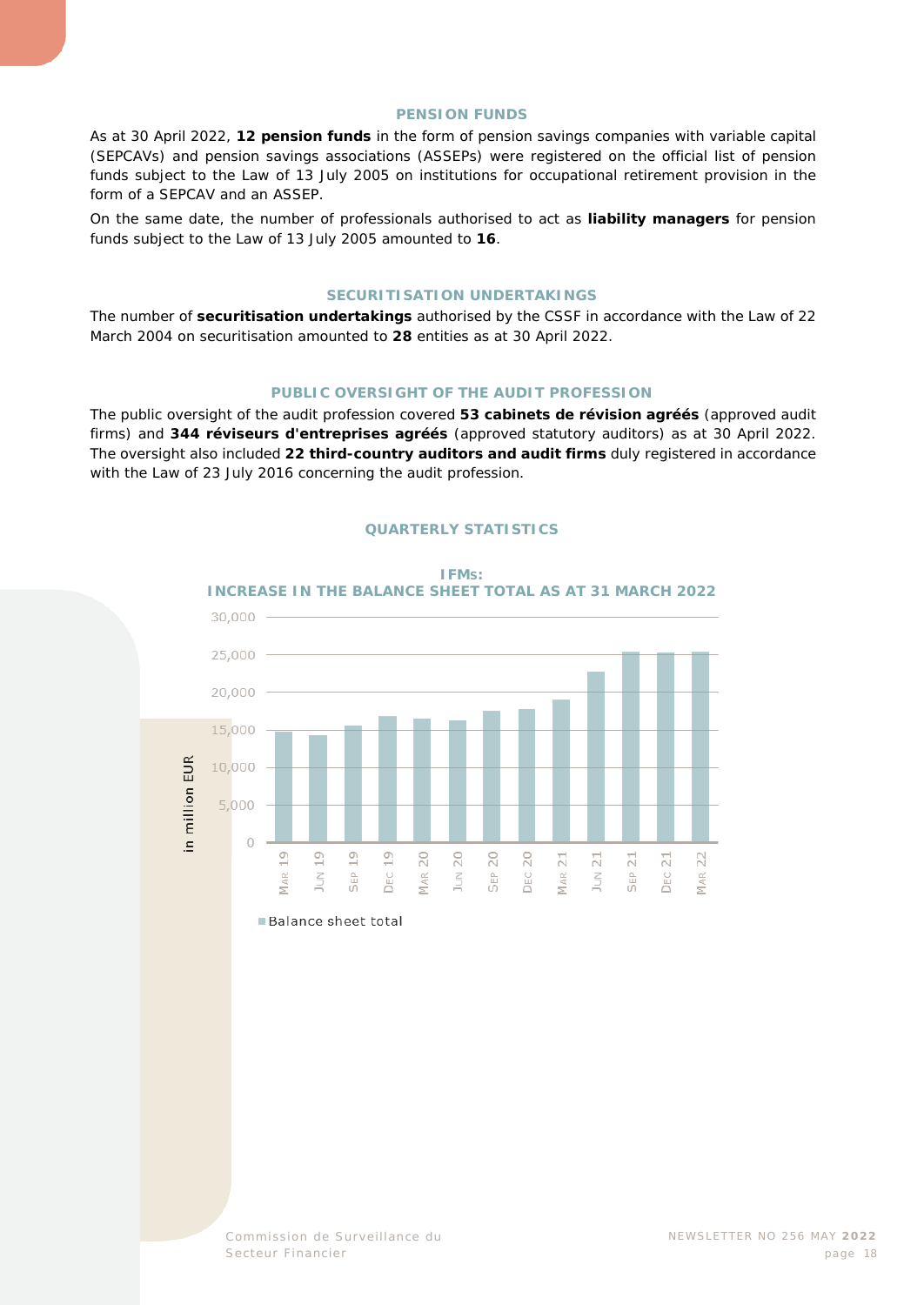

**EMPLOYMENT: INCREASE IN THE EMPLOYMENT AS AT 31 MARCH 2022**

Total employment

## <span id="page-18-0"></span>**Human resources**

In order to increase its staff, the CSSF has hired 10 employees since the publication of the last Newsletter and counts, after the departure of 4 agents, 967 agents (529 men and 438 women). They have been assigned to the following departments:

#### **On-site Inspection**

Khaled SAHRAOUI

#### **UCI Departments**

Soufiyan BOUDELIOU Colas BOUVERESSE Camille GUILLAUME Peik HEIRMAN

#### **Supervision of Specialised PFS**

Alice MINGOZZI

#### **Banking Departments**

Patrick STEFFEN

#### **Supervision of Information Systems and Support PFS**

Mohamed Oussama NAFIAA

#### **Department "Human Resources and Finance"**

Joana DOS SANTOS RIBEIRINHO Francesco FRASCARIA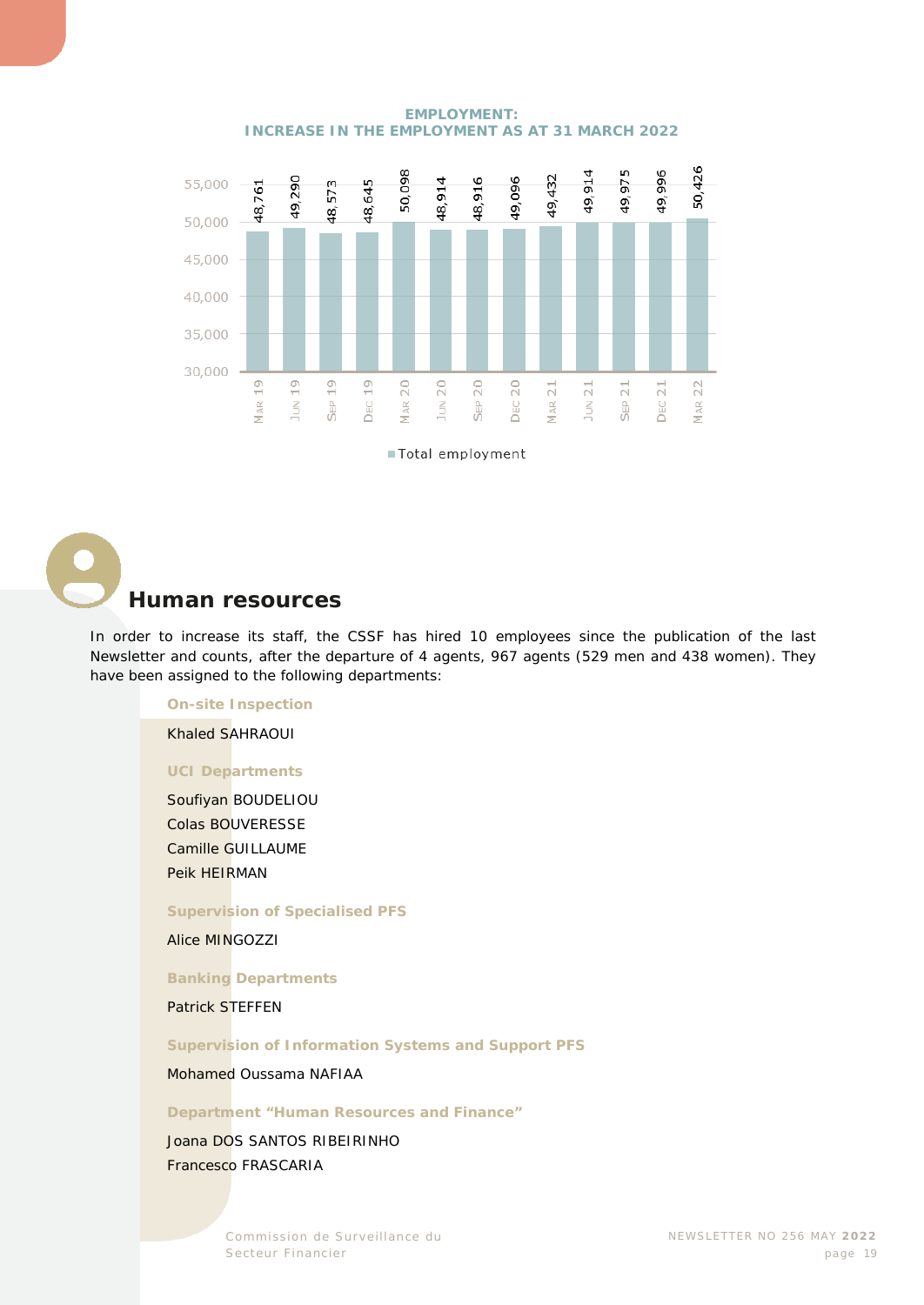<span id="page-19-0"></span>

## **European/International News in April 2022**

#### **Single Supervisory Mechanism (SSM) - European Central Bank (ECB)**

<span id="page-19-1"></span>

| Date       | <b>Publications</b>                                                                                                                                                                                                                                                  | <b>Description</b>                                                                                                                                                                                                                                                                  |
|------------|----------------------------------------------------------------------------------------------------------------------------------------------------------------------------------------------------------------------------------------------------------------------|-------------------------------------------------------------------------------------------------------------------------------------------------------------------------------------------------------------------------------------------------------------------------------------|
| 06/04/2022 | Letter from Andrea Enria, Chair of<br>the Supervisory Board, to Mr<br>Grant, Mr Rinaldi, Mr Zanni,<br>MEPs, on banking supervision                                                                                                                                   | Publication of a letter from the Chair of the Supervisory Board<br>to Members of the European Parliament in response to a<br>written request related to banking supervision.                                                                                                        |
| 08/04/2022 | ECB publishes supervisory<br>banking statistics for the fourth<br>quarter of 2021                                                                                                                                                                                    | Publication of the supervisory banking statistics for the fourth<br>quarter of 2021.                                                                                                                                                                                                |
| 20/04/2022 | Letter from Andrea Enria, Chair of<br>the Supervisory Board, to Mr<br>Andresen, Mr Fernández, Mr<br>Garicano, Mr Urtasun, MEPs, on<br>banking supervision                                                                                                            | Publication of a letter from the Chair of the Supervisory Board<br>to Members of the European Parliament in response to a<br>written request related to banking supervision.                                                                                                        |
| 26/04/2022 | FAOs on Russia-Ukraine war and<br><b>ECB Banking Supervision</b>                                                                                                                                                                                                     | Publication of FAQs on the Russia-Ukraine war and ECB Banking<br>Supervision.                                                                                                                                                                                                       |
| 27/04/2022 | SREP IT Risk Ouestionnaire 2022                                                                                                                                                                                                                                      | Publication of the 2022 IT Risk Ouestionnaire.                                                                                                                                                                                                                                      |
| 28/04/2022 | Opinion on a proposal for a<br>Directive of the European<br>Parliament and of the Council<br>amending Directive 2013/36/EU<br>as regards supervisory powers,<br>sanctions, third-country<br>branches, environmental, social<br>and governance risks<br>(CON/2022/16) | Publication of the ECB opinion on the proposal for a Directive of<br>the European Parliament and of the Council amending Directive<br>2013/36/EU as regards supervisory powers, sanctions, third-<br>country branches, environmental, social and governance risks<br>(CON/2022/16). |

#### <span id="page-19-2"></span>**European Parliament, European Commission and European Council**

| Date       | <b>Regulatory developments</b>                                                          | <b>Description</b>                                                                                                                                                                                                                                                                                                                                                                                                                                                                                                                                                                                                                                                                                                                                                                                                                                                                                                                                                   |
|------------|-----------------------------------------------------------------------------------------|----------------------------------------------------------------------------------------------------------------------------------------------------------------------------------------------------------------------------------------------------------------------------------------------------------------------------------------------------------------------------------------------------------------------------------------------------------------------------------------------------------------------------------------------------------------------------------------------------------------------------------------------------------------------------------------------------------------------------------------------------------------------------------------------------------------------------------------------------------------------------------------------------------------------------------------------------------------------|
| 13/04/2022 | Corrigendum to Commission<br>Delegated Regulation (EU)<br>2021/2268 of 6 September 2021 | Publication of the Corrigendum to Commission Delegated<br>Regulation (EU) 2021/2268 of 6 September 2021 amending the<br>regulatory technical standards laid down in Commission<br>Delegated Regulation (EU) 2017/653 as regards the<br>underpinning methodology and presentation of performance<br>scenarios, the presentation of costs and the methodology for<br>the calculation of summary cost indicators, the presentation<br>and content of information on past performance and the<br>presentation of costs by packaged retail and insurance-based<br>investment products (PRIIPs) offering a range of options for<br>investment and alignment of the transitional arrangement for<br>PRIIP manufacturers offering units of funds referred to in<br>Article 32 of Regulation (EU) No 1286/2014 of the European<br>Parliament and of the Council as underlying investment options<br>with the prolonged transitional arrangement laid down in that<br>Article. |
|            | Commission de Surveillance du                                                           | NEWSLETTER NO 256 MAY                                                                                                                                                                                                                                                                                                                                                                                                                                                                                                                                                                                                                                                                                                                                                                                                                                                                                                                                                |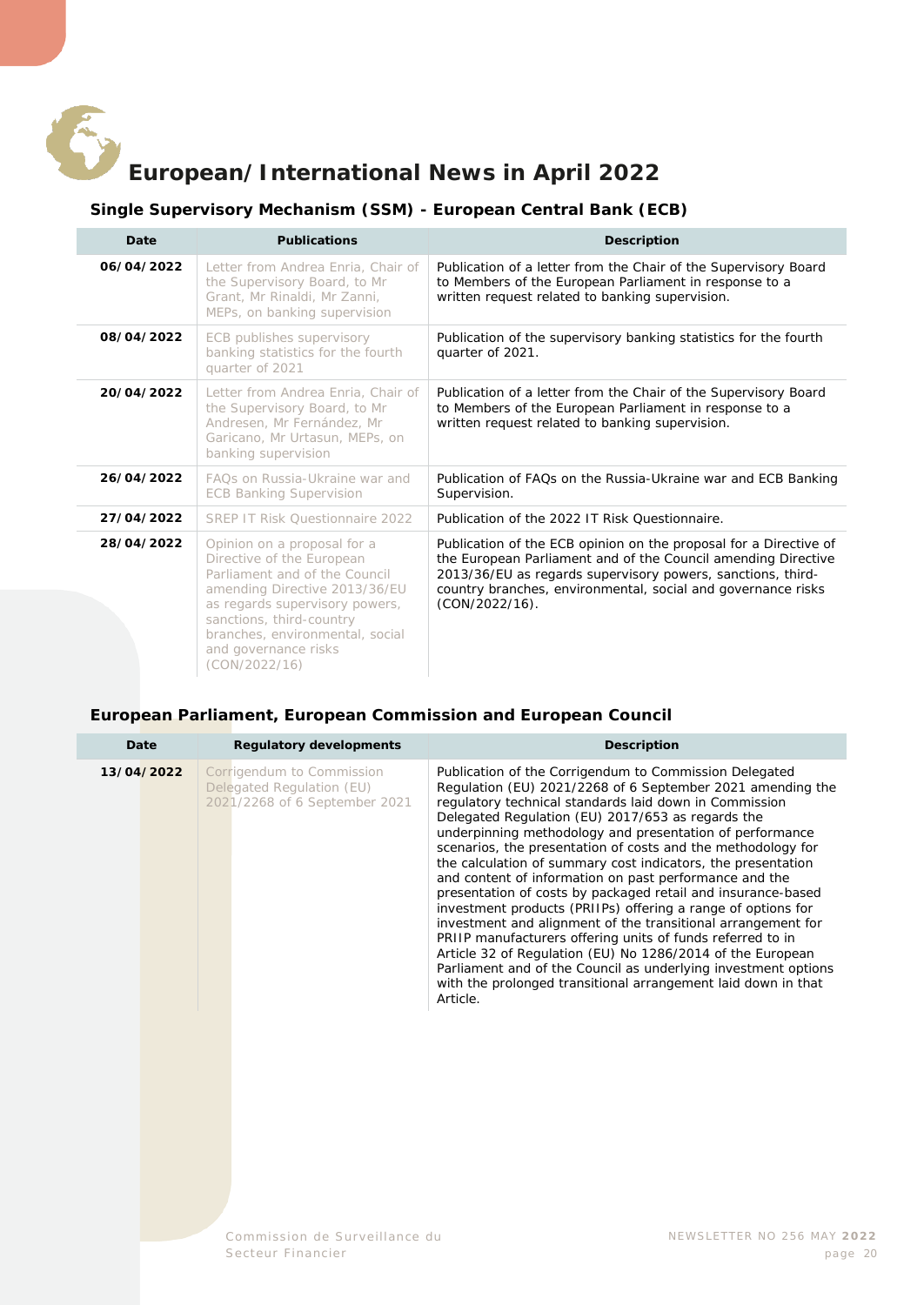| 19/04/2022 | Commission Implementing<br>Regulation (EU) 2022/631 of<br>13 April 2022       | Publication of Commission Implementing Regulation (EU)<br>2022/631 of 13 April 2022 amending the implementing<br>technical standards laid down in Implementing Regulation (EU)<br>2021/637 as regards the disclosure of exposures to interest<br>rate risk on positions not held in the trading book.                                                                                                                |
|------------|-------------------------------------------------------------------------------|----------------------------------------------------------------------------------------------------------------------------------------------------------------------------------------------------------------------------------------------------------------------------------------------------------------------------------------------------------------------------------------------------------------------|
| 26/04/2022 | <b>Commission Delegated Regulation</b><br>(EU) 2022/676 of 3 December<br>2021 | Publication of Commission Delegated Regulation (EU) 2022/676<br>of 3 December 2021 supplementing Regulation (EU)<br>No 575/2013 of the European Parliament and of the Council<br>with regard to regulatory technical standards specifying the<br>conditions in accordance with which consolidation is to be<br>carried out in the cases referred to in Article 18(3) to (6) and<br>Article 18(8) of that Regulation. |

#### **European Banking Authority (EBA)**

<span id="page-20-0"></span>

| Date       | <b>Publications</b>                                                                                                                                                  | Description                                                                                                                                                                                                                                                                                                                                                                                                                                                                                                                                                                                                                                                                                                                                                                                                                                       |
|------------|----------------------------------------------------------------------------------------------------------------------------------------------------------------------|---------------------------------------------------------------------------------------------------------------------------------------------------------------------------------------------------------------------------------------------------------------------------------------------------------------------------------------------------------------------------------------------------------------------------------------------------------------------------------------------------------------------------------------------------------------------------------------------------------------------------------------------------------------------------------------------------------------------------------------------------------------------------------------------------------------------------------------------------|
| 08/04/2022 | EBA issues an opinion on the<br>European Commission's proposed<br>amendments to the EBA final<br>draft technical standards for own<br>funds and eligible liabilities | The EBA published an Opinion on the amendments proposed by<br>the European Commission to the EBA final draft Regulatory<br>Technical Standards (RTS). In the Opinion the EBA expresses<br>its disagreement with two substantive changes proposed by the<br>Commission and agrees with the other amendments, which are<br>considered non-substantive.                                                                                                                                                                                                                                                                                                                                                                                                                                                                                              |
| 12/04/2022 | EBA publishes final draft technical<br>standards on the risk retention<br>requirements for securitisations                                                           | The EBA published its final draft Regulatory Technical<br>Standards (RTS) specifying the requirements for originators,<br>sponsors and original lenders related to risk retention as laid<br>down in the Securitisation Regulation and as amended by the<br>Capital Markets Recovery Package (CMRP). These RTS aim to<br>provide clarity on the risk retention requirements ensuring a<br>better alignment of interests and reducing the risk of moral<br>hazard, thus contributing further to the development of a<br>sound, safe and robust securitisation market in the EU.                                                                                                                                                                                                                                                                    |
| 22/04/2022 | EBA sees progress in MREL<br>shortfall reduction by largest<br>institutions while smaller<br>institutions are lagging behind                                         | The EBA published its annual Report on minimum requirements<br>for own funds and eligible liabilities (MREL). The Report shows<br>progress in closing MREL shortfalls, as of December 2020,<br>which was mostly driven by the largest institutions while<br>smaller institutions lagged somewhat behind.                                                                                                                                                                                                                                                                                                                                                                                                                                                                                                                                          |
| 27/04/2022 | EBA calls on financial institutions<br>and supervisors to provide access<br>to the EU's financial system                                                             | The EBA published a statement addressed to both financial<br>institutions and supervisors to ensure they make every effort to<br>provide access for Ukrainian refugees to at least basic financial<br>products and services. In the statement, the EBA sets out how<br>its anti-money laundering and counter-terrorist financing<br>(AML/CFT) guidelines apply in the current context, and how<br>financial institutions can adapt their AML/CFT measures to<br>provide a pragmatic and proportionate response to the<br>compliance challenges they face. It also clarifies what financial<br>institutions and supervisors can do to protect vulnerable<br>persons from abuse by criminals and calls on financial<br>institutions to ensure that compliance with the EU's restrictive<br>measures regime does not lead to unwarranted de-risking. |
| 29/04/2022 | EBA proposes to simplify and<br>improve the macroprudential<br>framework                                                                                             | The EBA published its response to the European Commission's<br>Call for Advice on the review of the macroprudential<br>framework, proposing a set of recommendations to simplify the<br>procedures around some of the existing macroprudential tools<br>and to increase harmonisation for others.                                                                                                                                                                                                                                                                                                                                                                                                                                                                                                                                                 |
|            |                                                                                                                                                                      |                                                                                                                                                                                                                                                                                                                                                                                                                                                                                                                                                                                                                                                                                                                                                                                                                                                   |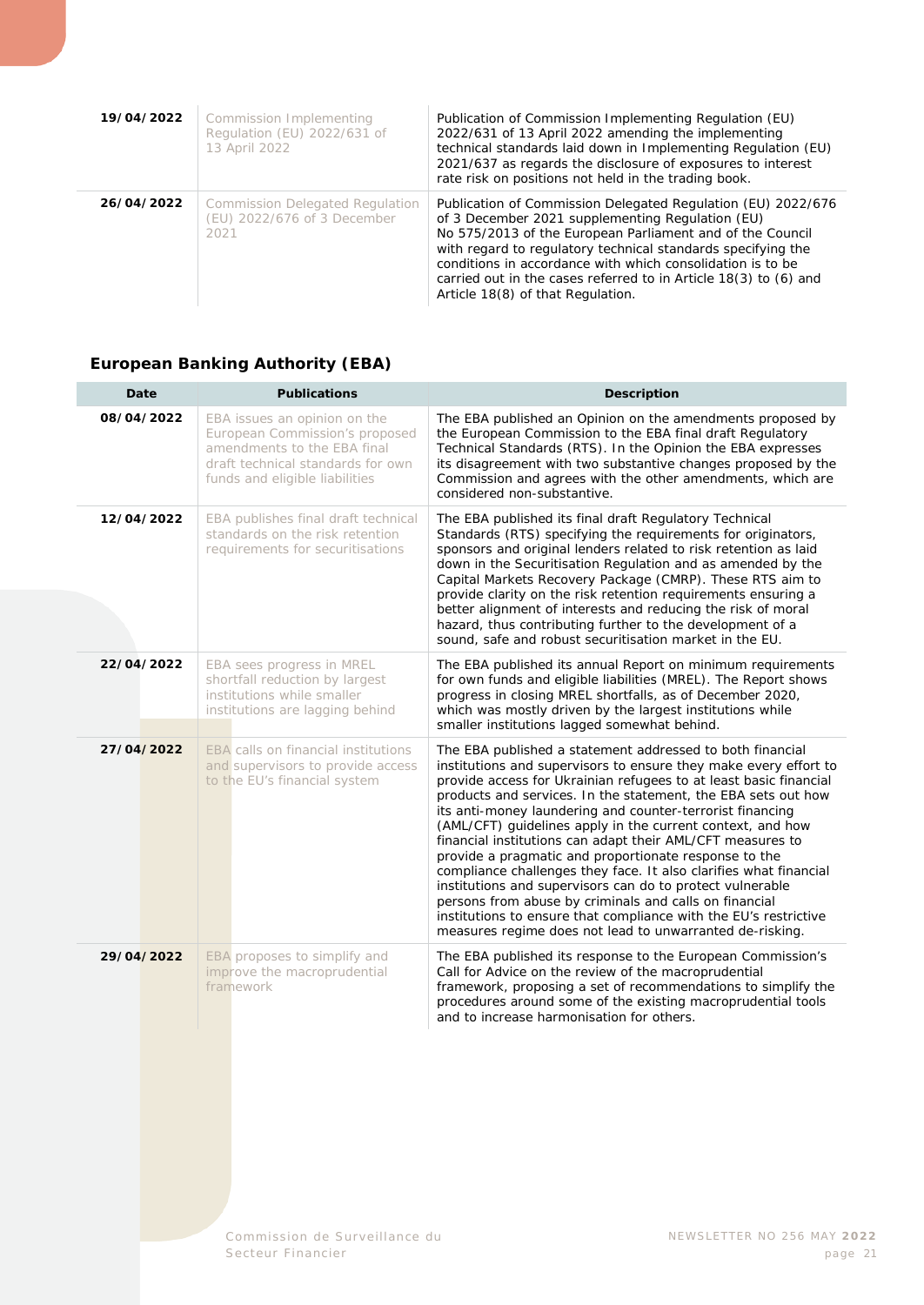| Date       | Consultation                                                                                   | <b>Description</b>                                                                                                                                                                                                                                                                                                                                                                                                                                                                                                                   |
|------------|------------------------------------------------------------------------------------------------|--------------------------------------------------------------------------------------------------------------------------------------------------------------------------------------------------------------------------------------------------------------------------------------------------------------------------------------------------------------------------------------------------------------------------------------------------------------------------------------------------------------------------------------|
| 05/04/2022 | EBA launches survey for banks on<br>the application of the<br>infrastructure supporting factor | The EBA launched a survey for banks on their experiences with<br>the application of the so-called infrastructure supporting factor<br>in accordance with the Capital Requirement Regulation (CRR<br>2). Besides assessing the application of the supporting factor,<br>the survey aims at providing valuable information on the<br>materiality of infrastructure project loans across EU banks,<br>irrespective of whether credit institutions specialise in<br>infrastructure lending or not.<br>The survey runs until 27 May 2022. |

#### **European Supervisory Authorities (ESAs)**

<span id="page-21-0"></span>

| Date       | <b>Publications</b>                                       | <b>Description</b>                                                                                                                                                                                                 |
|------------|-----------------------------------------------------------|--------------------------------------------------------------------------------------------------------------------------------------------------------------------------------------------------------------------|
| 13/04/2022 | ESAs see recovery stalling amid<br>existing and new risks | The ESAs issued their first joint risk assessment report for<br>2022. The report highlights the increasing vulnerabilities across<br>the financial sector as well as the rise of environmental and<br>cyber risks. |
| 19/04/2022 | ESAs publish joint Annual Report<br>for 2021              | The ESAs published its 2021 Annual Report, providing a<br>detailed account of its joint work completed over the past year.                                                                                         |

#### <span id="page-21-1"></span>**Macroprudential topics and fora**

#### **European Central Bank (ECB)**

| Date       | <b>Publications</b>                                                    | <b>Description</b>                                                                                                                                                                                                                                                                                                                                                                                                                                                                                                                                                                                                        |
|------------|------------------------------------------------------------------------|---------------------------------------------------------------------------------------------------------------------------------------------------------------------------------------------------------------------------------------------------------------------------------------------------------------------------------------------------------------------------------------------------------------------------------------------------------------------------------------------------------------------------------------------------------------------------------------------------------------------------|
| 06/04/2022 | Financial Integration and<br>Structure in the Euro Area, April<br>2022 | This is the second edition of the European Central Bank's<br>biennial report on financial integration and structure in the euro<br>area. It is designed to focus on structural developments in the<br>financial system of the euro area, and in some cases also of the<br>European Union (EU), and related policy issues. In so doing, it<br>covers developments in financial integration across member<br>countries, changes in financial structure (the mixture of<br>financial markets and intermediaries) and financial<br>development or modernisation (for example through<br>innovations in the financial system). |
| 12/04/2022 | The euro area bank lending<br>survey - First quarter of 2022           | The results reported in the April 2022 bank lending survey<br>(BLS) relate to changes observed during the first quarter of<br>2022 and expectations for the second quarter of 2022. In<br>addition to results for the euro area as a whole, this report also<br>contains results for the four largest euro area countries.                                                                                                                                                                                                                                                                                                |
| 28/04/2022 | Annual Report 2021                                                     | The Annual Report relates to the ECB's activities in 2021 and<br>was finalised before the Russian invasion of Ukraine, 2021 was<br>the year in which the euro area moved onto a firmer path of<br>recovery from the pandemic emergency.                                                                                                                                                                                                                                                                                                                                                                                   |
| 28/04/2022 | Economic Bulletin Issue 3, 2022                                        | The Economic Bulletin presents information which forms the<br>basis for the ECB's monetary policy decisions. It features<br>insights into the economy and its outlook and provides an<br>update on the economic and monetary developments in the<br>euro area and global economies.                                                                                                                                                                                                                                                                                                                                       |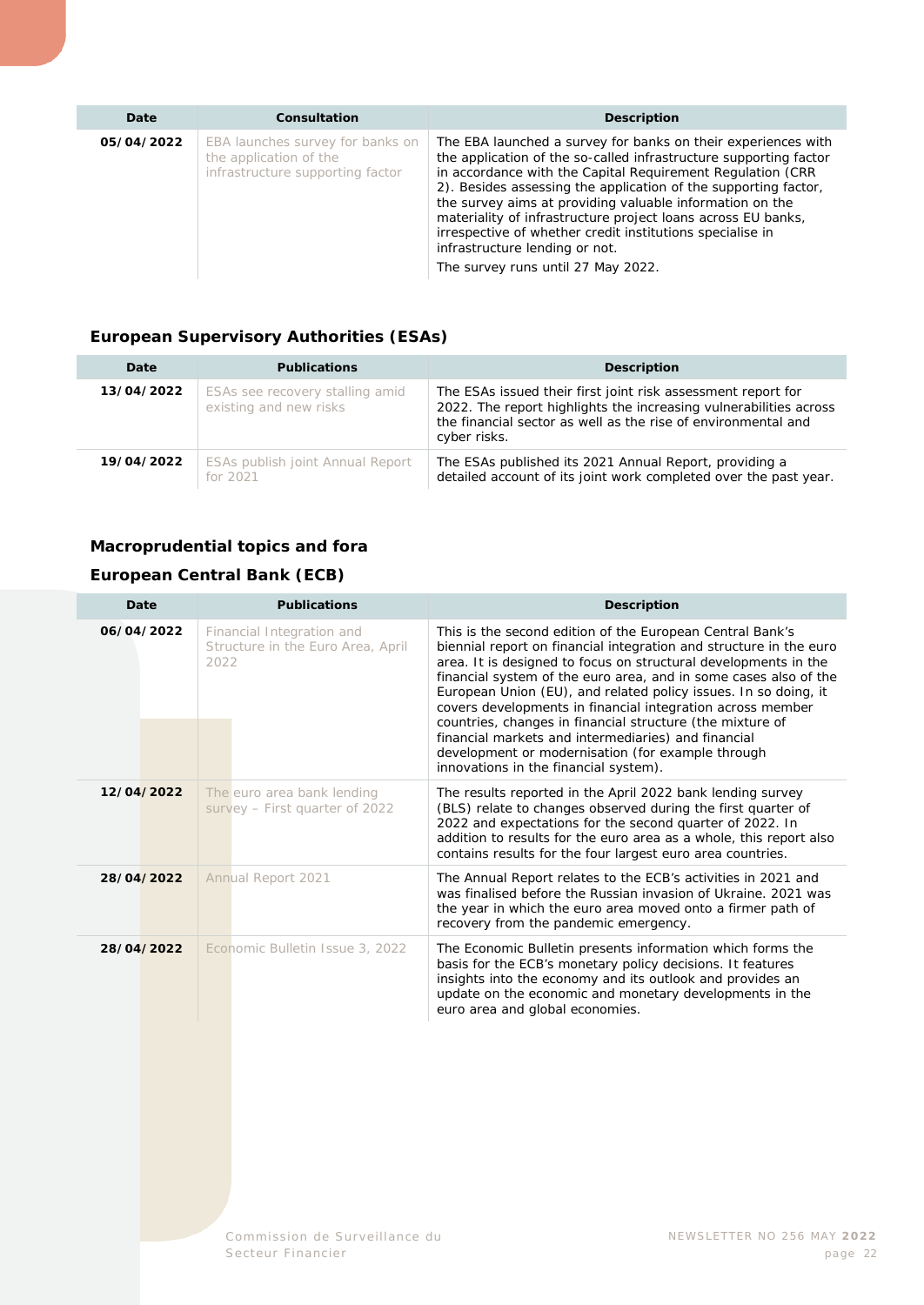#### **Countercyclical Capital buffer (CCyB)**

The list of applicable CCyB rates in EU/EEA countries is available on the [website of the ESRB.](https://www.esrb.europa.eu/national_policy/ccb/all_rates/html/index.en.html) The following countries have announced a CCyB rate different from 0%:

| Country               | <b>CCyB</b> rate                                 | <b>Application since</b>                                           |
|-----------------------|--------------------------------------------------|--------------------------------------------------------------------|
| <b>Bulgaria</b>       | 0.5%<br>$1\%*$<br>$1.5\%*$                       | 01.04.2020<br>01.10.2022<br>01.01.2023                             |
| Croatia               | 0.5%                                             | 31.03.2023                                                         |
| <b>Czech Republic</b> | 0.5%<br>$1\%$ *<br>$1.5%$ *<br>$2\%*$<br>$2.5%*$ | 01.07.2020<br>01.07.2022<br>01.10.2022<br>01.01.2023<br>01.04.2023 |
| <b>Denmark</b>        | $1\%*$<br>$2\%*$                                 | 30.09.2022<br>31.12.2022                                           |
| Estonia               | $1\%*$                                           | 07.12.2022                                                         |
| Germany               | $0.75\%*$                                        | 01.02.2023                                                         |
| <b>I</b> celand       | $2\%*$                                           | 29.09.2022                                                         |
| Luxembourg            | 0.5%                                             | 01.01.2021                                                         |
| Norway                | 1%<br>$1.5%$ *<br>$2\%*$<br>$2.5%$ *             | 13.03.2020<br>30.06.2022<br>31.12.2022<br>31.03.2023               |
| Romania               | $0.5%*$                                          | 17.10.2022                                                         |
| Slovakia              | 1%                                               | 01.08.2020                                                         |
| Sweden                | $1\%$ *                                          | 29.09.2022                                                         |

Pending CCyB rates are followed by an asterisk ("\*").

The list of applicable CCyB rates in non-EU/EEA countries can be consulted on the website of the Bank [of International Settlements.](https://www.bis.org/bcbs/ccyb/)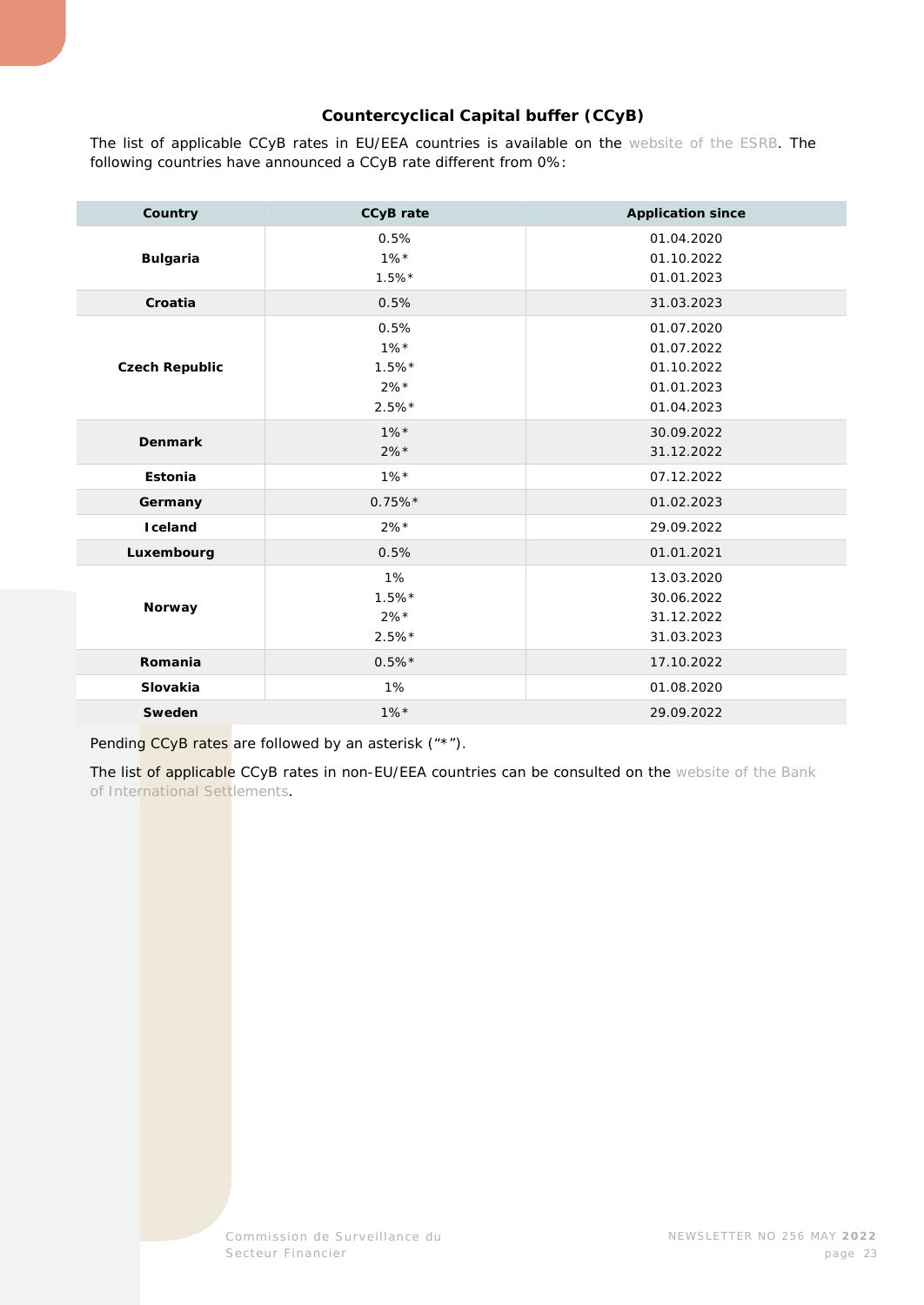#### **Financial Stability Board (FSB)**

| Date       | <b>Publication</b>                                                                       | <b>Description</b>                                                                                                                                                                                                                                                                                                                                                                                                                                                                                                                               |
|------------|------------------------------------------------------------------------------------------|--------------------------------------------------------------------------------------------------------------------------------------------------------------------------------------------------------------------------------------------------------------------------------------------------------------------------------------------------------------------------------------------------------------------------------------------------------------------------------------------------------------------------------------------------|
| 20/04/2022 | FSB Chair's letter to G20 Finance<br>Ministers and Central Bank<br>Governors: April 2022 | The letter notes that the Russian invasion of Ukraine triggered<br>large price fluctuations in global financial markets, particularly<br>commodity markets, where prices have swung wildly, with<br>liquidity temporarily evaporating in some commodity<br>derivatives market segments and a number of traders coming<br>under strain, including from large margin calls. However, thus<br>far, the direct global financial stability impact of the war in<br>Ukraine appears limited compared to the COVID-19-induced<br>turmoil in March 2020. |
| 26/04/2022 | US Dollar Funding and Emerging<br>Market Economy Vulnerabilities                         | The growth in external USD financing from non-bank financial<br>institutions following the 2008 global financial crisis has created<br>new financial stability challenges for emerging market<br>economies. The report proposes a number of policy measures<br>that seek to reduce EME vulnerabilities stemming from external<br>funding and non-bank financing, as well as to enhance crisis<br>management tools.                                                                                                                               |
| 29/04/2022 | Supervisory and Regulatory<br>Approaches to Climate-related<br>Risks: Interim Report     | This report aims to assist supervisory and regulatory authorities<br>in developing their approaches to monitor, manage and<br>mitigate risks arising from climate change and to promote<br>consistent approaches across sectors and jurisdictions.                                                                                                                                                                                                                                                                                               |

#### **European Securities and Markets Authority (ESMA)**

<span id="page-23-0"></span>

| Date       | <b>Publication</b>                                                                     | <b>Description</b>                                                                                                                                                                                                                                                                                                                                                                                            |
|------------|----------------------------------------------------------------------------------------|---------------------------------------------------------------------------------------------------------------------------------------------------------------------------------------------------------------------------------------------------------------------------------------------------------------------------------------------------------------------------------------------------------------|
| 01.04.2022 | ESMA sees EMIR and SFTR data<br>quality improve following<br>coordinated actions       | ESMA published the second edition of its Data Quality Report<br>based on data gathered under the European Markets<br>Infrastructure Regulation (EMIR) and, for the first time in 2021,<br>the Securitised Financing Transactions Regulation (SFTR)<br>reporting regimes.                                                                                                                                      |
| 01.04.2022 | ESMA postpones RTS 2 annual<br>review                                                  | ESMA has postponed the annual review of the regulatory<br>technical standards - RTS 2 - on non-equity transparency. The<br>decision was taken because the on-going MiFIR review is likely<br>to have a significant impact on the instruments subject to this<br>report.                                                                                                                                       |
| 01.04.2022 | New O&As available                                                                     | ESMA has updated the following Questions and Answers:<br>Benchmarks Regulation (BMR)<br><b>ESMA Guidelines on Alternative Performance Measures</b><br>$\bullet$<br>MiFIR data reporting<br>$\bullet$<br>SFTR data reporting                                                                                                                                                                                   |
| 04.04.2022 | ESMA seeks experts in<br>sustainable finance for its new<br>consultative working group | ESMA was seeking candidates for its newly established<br>Consultative Working Group (CWG) of the Coordination Network<br>on Sustainability (CNS). The CWG will have approximately 20<br>members, selected for a renewable term of two years, and will<br>be composed of experts in sustainable finance.                                                                                                       |
| 04.04.2022 | ESMA publishes its final report on<br>the review of the short selling<br>requlation    | ESMA published its Final Report on the review of the Short<br>Selling Regulation (SSR). The Final Report proposes targeted<br>amendments to improve its operation, focused on clarifying the<br>procedures for the issuance of short and long-term bans,<br>ESMA's intervention powers, the prohibition of naked short<br>selling and the calculation of net short positions (NSPs) and<br>their publication. |
| 04.04.2022 | ESMA publishes latest edition of<br>its newsletter                                     | ESMA published its March edition of its Spotlight on Markets<br>Newsletter.                                                                                                                                                                                                                                                                                                                                   |
| 05.04.2022 | ESG funds provided better<br>returns for investors in 2020                             | ESMA published its fourth annual statistical report on the cost<br>and performance of European Union (EU) retail investment<br>products. A new finding this year is that UCITS with an<br>environmental, social and governance (ESG) strategy (including<br>equity, bond and mixed funds) outperformed their non-ESG<br>peers, and were also overall cheaper.                                                 |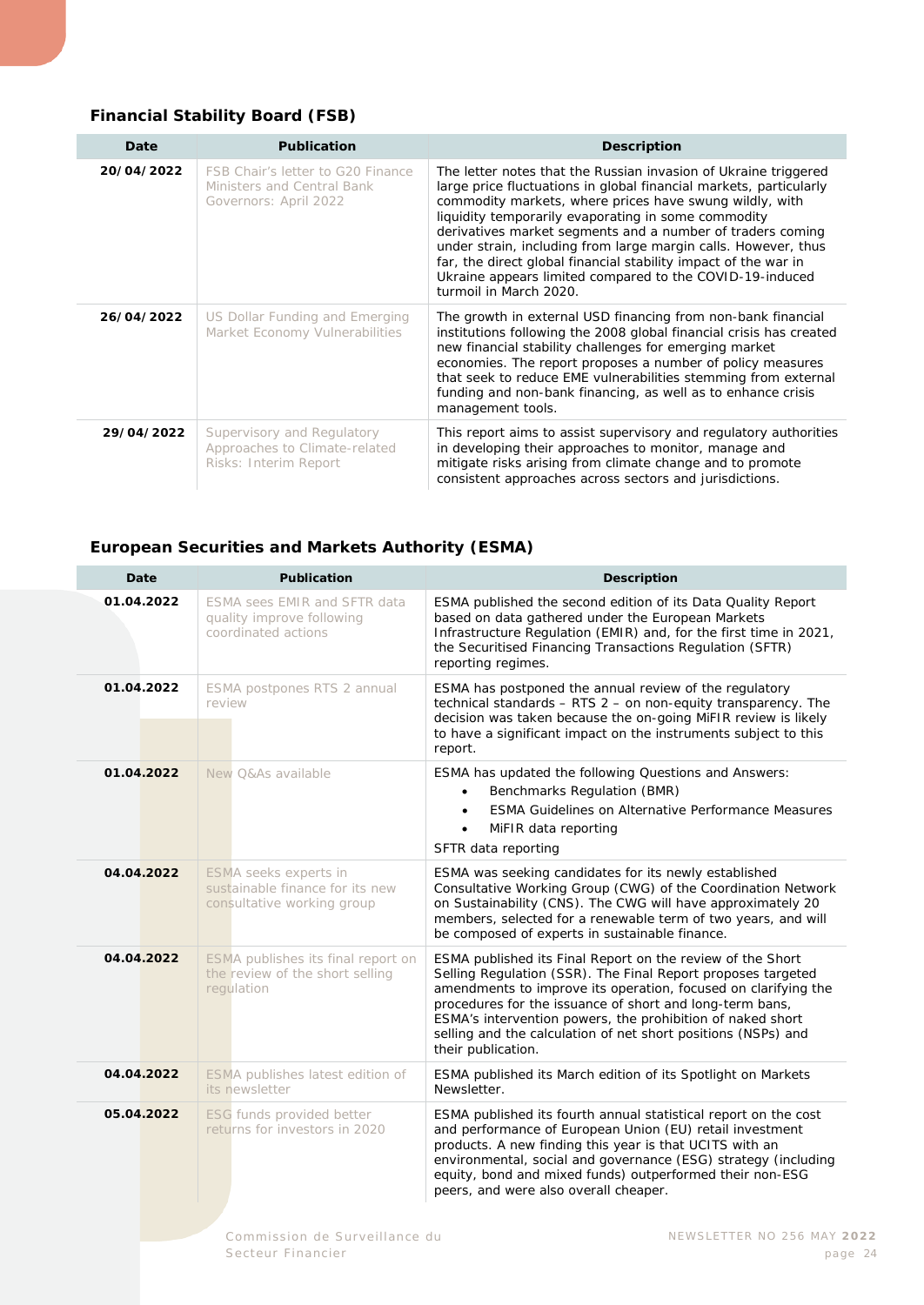| 05.04.2022 | <b>ESMA</b> responds to European<br>commission consultation on EMIR<br>review                                                                     | ESMA has written to the European Commission (EC) providing<br>its high-level response to the consultation on a targeted review<br>of EMIR with respect to the European Union (EU) central<br>clearing framework.                                                                                                                                                                    |
|------------|---------------------------------------------------------------------------------------------------------------------------------------------------|-------------------------------------------------------------------------------------------------------------------------------------------------------------------------------------------------------------------------------------------------------------------------------------------------------------------------------------------------------------------------------------|
| 08.04.2022 | ESMA publishes complementary<br>annual transparency calculations                                                                                  | ESMA has started to make available the results of the annual<br>transparency calculations for equity and equity-like instruments.<br>This was previously communicated by ESMA on 1 March and<br>supplemented on 31 March.                                                                                                                                                           |
| 21.04.2022 | ESMA postpones the annual<br>calculations of LIS and SSTI for<br>bonds and the quarterly bonds<br>liquidity assessment                            | ESMA has decided to postpone the publication of sizes large in<br>scale compared to the standard market size (LIS) and the size<br>specific to the instrument (SSTI) as well as the May quarterly<br>bonds liquidity assessment. The amended regulatory technical<br>standards (RTS 2) and the move to stage 3, will enter into force<br>on 3 May 2022.                             |
| 29.04.2022 | ESMA makes recommendations<br>to improve investor protection                                                                                      | ESMA has advised the European Commission on certain aspects<br>relating to retail investor protection. In the advice ESMA has put<br>forward proposals that will make it easier for investors to get<br>the key information they need to take well-informed investment<br>decisions, whilst also protecting them from aggressive<br>marketing techniques and detrimental practices. |
| 29.04.2022 | ESMA publishes the annual<br>transparency calculations for<br>non-equity instruments and the<br>quarterly systematic internaliser<br>calculations | ESMA has made available the results of the annual transparency<br>calculations for non-equity instruments other than bonds and<br>the quarterly systematic internaliser calculations.                                                                                                                                                                                               |

| Date       | Speech                                                                                      | <b>Description</b>                                                                                                                                                                                                                                                                                                                                                                                                                                   |
|------------|---------------------------------------------------------------------------------------------|------------------------------------------------------------------------------------------------------------------------------------------------------------------------------------------------------------------------------------------------------------------------------------------------------------------------------------------------------------------------------------------------------------------------------------------------------|
| 08.04.2022 | Verena Ross delivers closing<br>remarks at the launch of the EU<br>digital finance platform | ESMA Chair, Verena Ross, delivered the closing remarks at the<br>launch of the EU Digital Finance Platform, event organised by<br>the European Commission. She talked about the support for<br>innovation facilitators, the work of the European Forum of<br>Innovation Facilitators (EFIF), the Cross-Border Testing<br>Framework – one of the most prominent projects of the EFIF in<br>the past year – and the future ambitions for the Platform. |